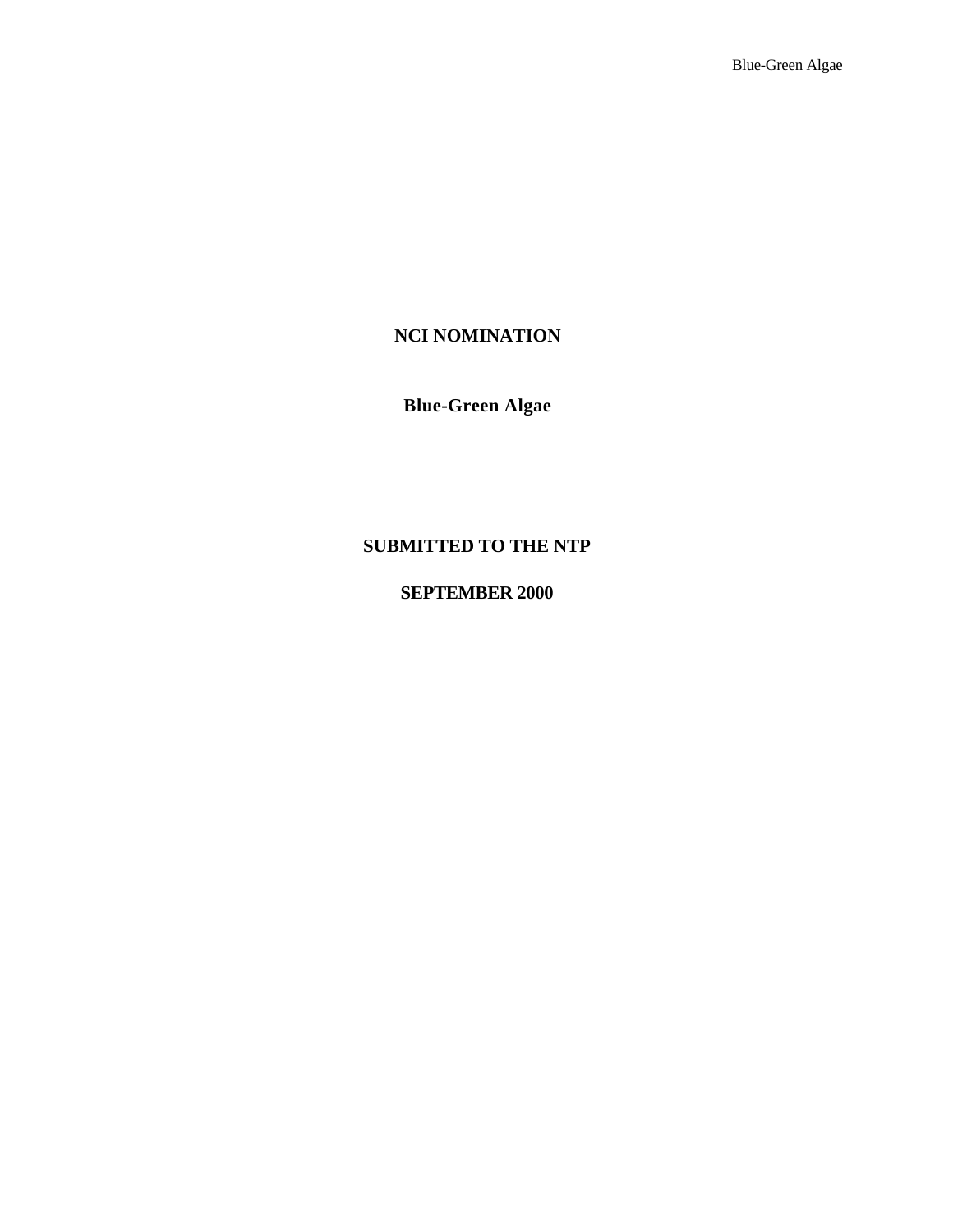### SUMMARY OF DATA FOR CHEMICAL SELECTION

### **Blue-Green Algae**

#### BASIS OF NOMINATION TO THE NTP

The lack of information on the chronic toxicity, genotoxicity, and carcinogenicity of cyanobacteria is brought to the attention of the CSWG.

This problem first came to the attention of the National Cancer Institute's Division of Cancer Biology as the result of a study of dietary supplements in the US market. This study identified blue-green algae tablets and capsules prepared from *Aphanizomenon* algae as a potential candidate for nomination. These dietary supplements can become contaminated with microcystin-LR, a potent hepatotoxin and suspected liver carcinogen, and *Anabaena*, which contains possible neurotoxins. Although standards and guidelines have been set by the state of Oregon to control the amount of microcystin-LR in the tablets and capsules, no information on the long-term safety of the supplements, themselves, was found in a review of the available literature.

Blue-green algae supplements containing *Aphanizomenon* algae are believed to be taken by over a million consumers.

A review of the information on blue-green algae supplements revealed a much larger gap in knowledge regarding the toxicity of cyanobacteria in general. Cyanobacteria are found throughout the world and contaminate many water supplies. Several genera are known to produce neurotoxins or hepatotoxins. However, nearly all studies on the toxicity of cyanobacteria have been acute animal experiments or accidental animal and human poisonings. The genotoxicity and chronic toxicity of cyanobacteria, in general, are not well characterized.

#### INPUT FROM GOVERNMENT AGENCIES/INDUSTRY

A joint US Environmental Protection Agency (EPA)/National Institute for Environmental Health Sciences (NIEHS) committee interested in drinking water contaminants recently nominated microcystin-LR to the National Toxicology Program (NTP). According to the joint committee, it is crucial to determine the effects of long-term exposure to microcystins in the drinking water. The committee suggested the following tests: toxicokinetic studies and cancer, including range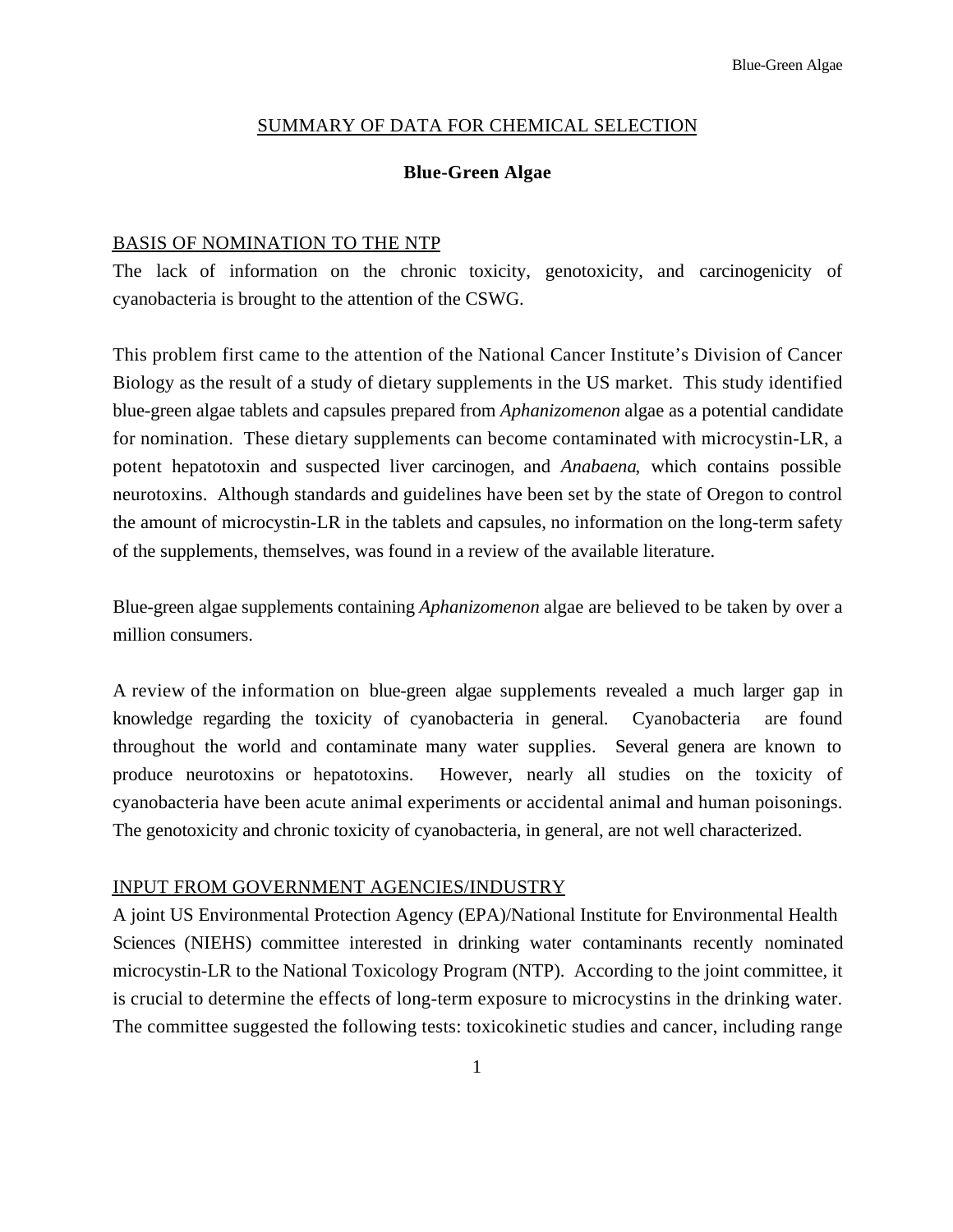finding studies, in mice and rats. The committee also noted that additional studies using initiator/promoter rodent models may be indicated. This nomination is scheduled for review by the NTP in October 2000.

### SELECTION STATUS

### ACTION BY THE CSWG: September 28, 2000

Studies requested: Complete genotoxicity profile (Ames *Salmonella*, mouse lymphoma, chromosome aberrations, SHE cell transformation, and micronucleus assays) of common bluegreen algae dietary supplements and identified active metabolites of cyanobacteria, including but not necessarily limited to microcystin-LR, other microcystins, nodularin, cylindrospermopsin, anatoxin-a, anatoxin-a(s), saxitonin, and neosaxitoxin.

Based on the results of the genotoxicity profile, reconsider possible need for initiator/promoter studies in rodent models.

### Priority: High

### Rationale/Remarks:

Widespread exposure of consumers, including children, to blue-green algae supplements.

Measurable levels of microcystins have been found in blue-green algae supplements evaluated by independent laboratories.

High suspicion that some toxic metabolites found in cyanobacteria may be tumor promoters.

A lack of information on the chronic toxicity of cyanobacteria metabolites that are not acutely toxic.

A need to develop a short-term test protocol which can be applied to other situations in which water supplies are contaminated with cyanobacteria.

NCI will test commercially available dietary supplements containing blue-green algae and cyanobacterial metabolites in the Ames *Salmonella* and mouse lymphoma assays.

CSWG members expressed their support for the nomination of microcystin-LR for testing by the NTP.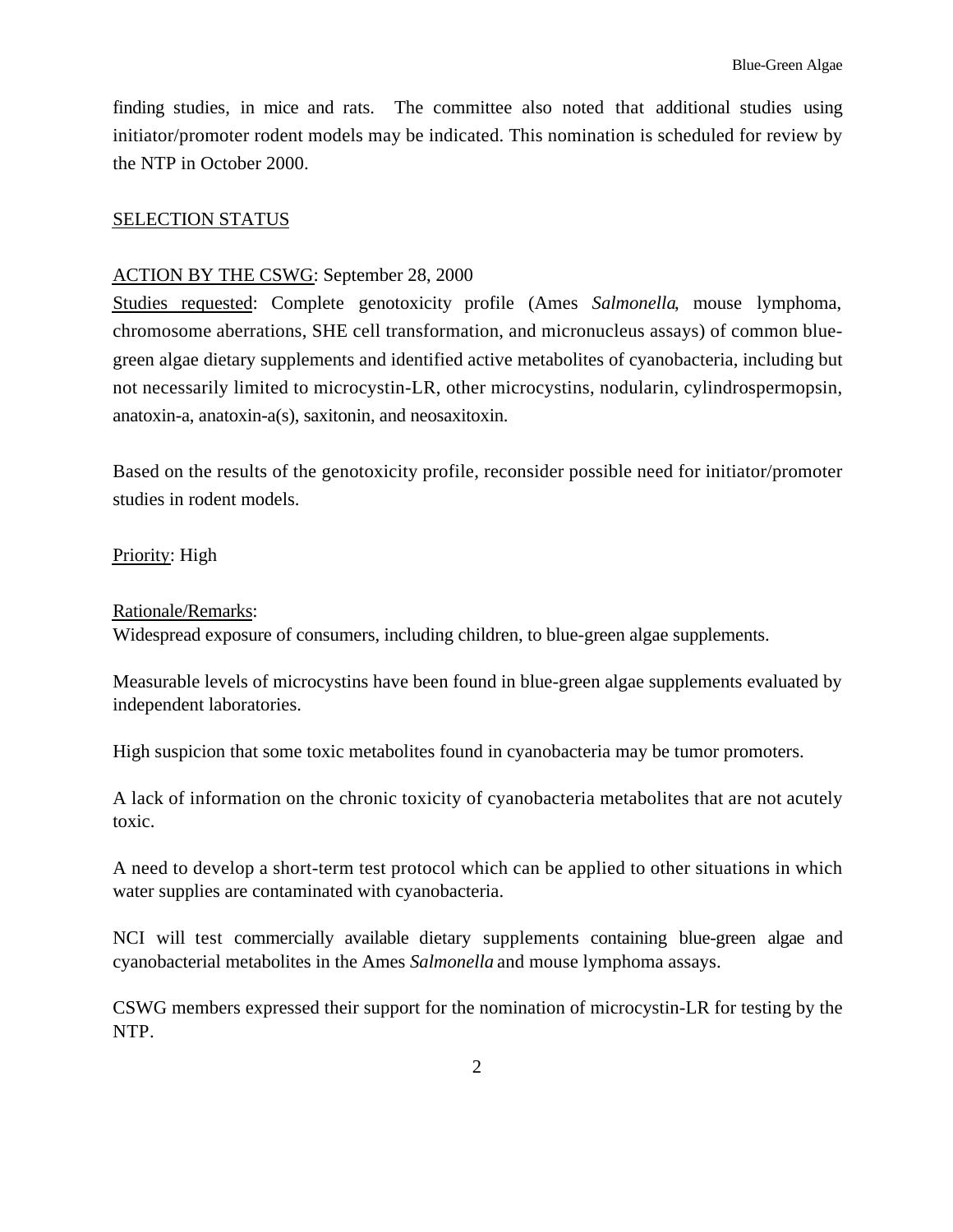### CHEMICAL IDENTIFICATION

| <b>CAS Registry No.:</b>                              | Blue-green algae $-$ no CAS No.<br>Microcystin-LR $- 101043-37-2$ , 128657-50-1                                                                                                                                                                                                                                                                                                                                                                                                           |  |  |  |
|-------------------------------------------------------|-------------------------------------------------------------------------------------------------------------------------------------------------------------------------------------------------------------------------------------------------------------------------------------------------------------------------------------------------------------------------------------------------------------------------------------------------------------------------------------------|--|--|--|
| <b>Chemical Abstracts Service Name:</b> None assigned |                                                                                                                                                                                                                                                                                                                                                                                                                                                                                           |  |  |  |
| <b>Synonyms and Tradenames:</b>                       | Blue-green bacteria; Cyanchloronta, Cyanophyta;<br>Myxo-phyta (SWCS, 1997)                                                                                                                                                                                                                                                                                                                                                                                                                |  |  |  |
| <b>Structural Class:</b>                              | Cyanobacteria                                                                                                                                                                                                                                                                                                                                                                                                                                                                             |  |  |  |
| <b>Botanical Names:</b>                               | Common species of blue-green algae include the<br>heterocystous filamentous forms, Anabaena,<br>Aphanizomenon, Nostoc, Gloeotrichia, and Nodularia;<br>the nondifferentiated filamentous forms, Oscillatoria,<br>Spirulina <sup>1</sup> , and Lyngbya, and the unicellular-colonial<br>Microcystis aeruginosa.<br>Others<br>form,<br>Cylindrospermopsis raciborskii, Hapalosiphon,<br>Schizothrix, Synechocystis, and Umezakia (Carmichael,<br>1995; Gupta, 1998; SWCS, 1997; WHO, 1996). |  |  |  |

Description: The blue-green algae used in dietary supplements are cyanobacteria, organisms with some characteristics of bacteria and some of algae. They are similar to algae in size and contain blue-green or green pigments and thus perform photosynthesis. They are prokaryotes (without nuclei) having cell walls composed of peptidoglycan and lipopolysaccharide layers. (Carmichael & Falconer 1993; WHO, 1998).

Freshwater cyanobacteria may accumulate in surface water supplies as "blooms" and concentrate on the surface as blue-green "scums" (WHO, 1998).

Cyanobacterial blooms have a wide range of social, economic, and environmental impacts. The biomass contributes to aesthetic problems and affects the ability of many aquatic animals to survive. Of particular concern for human health is the production of bioactive metabolites. These metabolites include potent neurotoxic alkaloids (anatoxin-a, anatoxina(s), saxitoxins), the hepatotoxic alkaloid, cylindrospermopsin, and hepatotoxic cyclic

 1 The dietary supplement, Spirulina is not discussed in this Summary Sheet.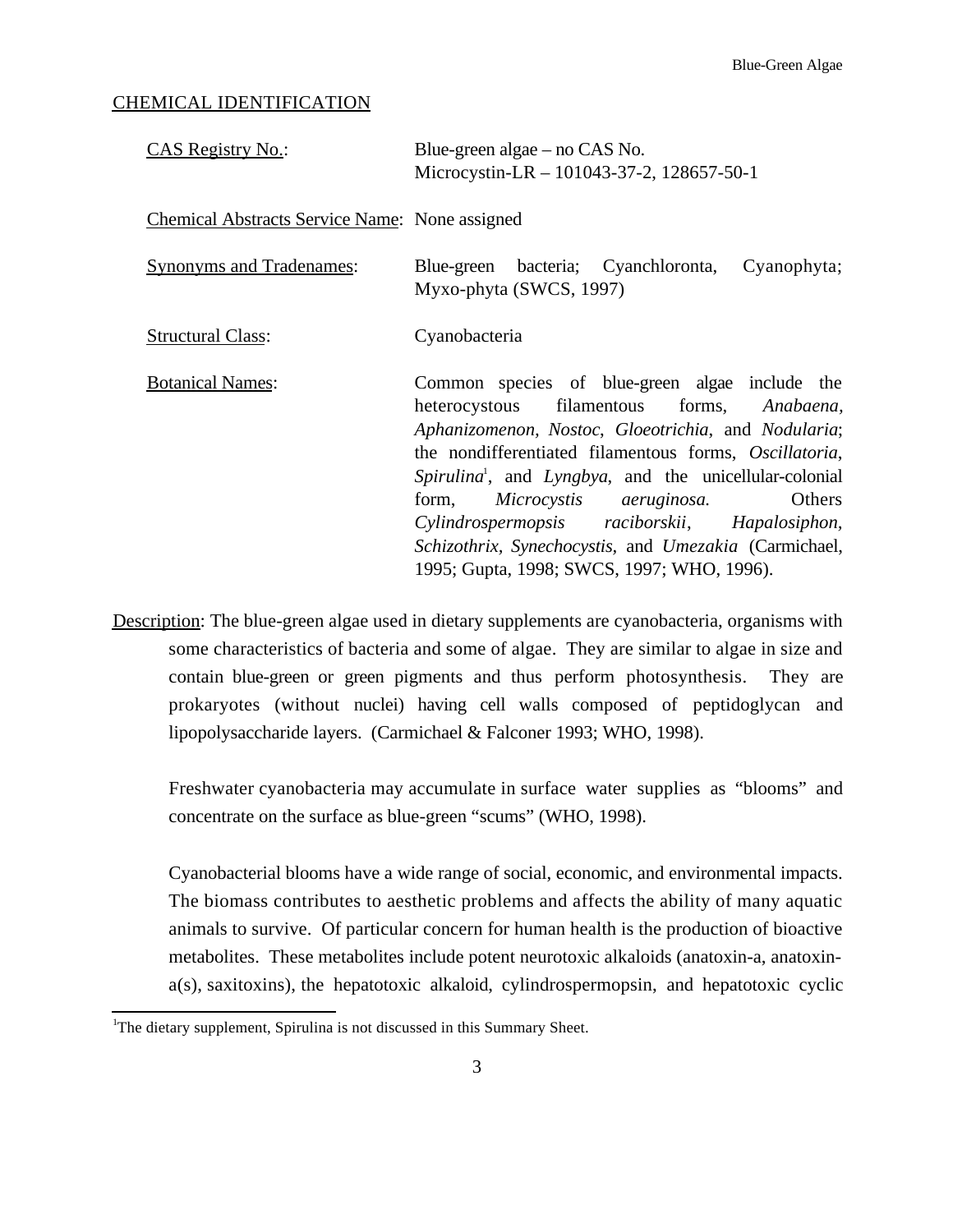peptides (microcystins and nodularins) (Carmichael, 1995; Falconer, 1994).

The hepatotoxins are produced by various species within the genera *Microcystis, Anabaena, Oscillatoria, Nodularia, Nostoc, Cylindrospermopsis*, and *Umezakia*, although not all strains do so. At least 50 congeners of microcystins are known. The microcystins are produced by both filamentous (*Anabaena*, *Oscillatoria*, *Nostoc*, *Hapalosiphon*) and unicellular-colonial (*Microcystis)* cyanobacteria. The nodularins are produced by *Nodularia*, a filamentous cyanobacterium. Cylindrospermopsin is produced by the filamentous cyanobacterium *Cylindrospermopsis raciborskii* (Carmichael, 1995; Gupta, 1998).

Neurotoxins are produced by species and strains of *Anabaena, Aphanizomenon, Oscillatoria*, and *Trichodesmium*. Five chemically defined neurotoxins are known to be produced by species within these genera, including saxitoxin and neosaxitoxin, the primary toxins of red tide paralytic shellfish poisoning, which have been identified in *Aphanizomenon*. Neurotoxins are not considered as widespread in water supplies, and they do not appear to pose the same degree of risk from chronic exposure as microcystins (Carmichael, 1992; Fawell *et al.*, 1993; Gupta, 1998).

Toxins are either membrane-bound or occur free within cells. Most of the toxin release occurs as cells age and die and passively leak their cellular contents, although active release of toxins can occur from young growing cells. Copper sulfate added to the water to control the algal blooms also induces cell death (Falconer, 1994; Gupta, 1998).

One of the puzzling elements of toxic cyanobacteria is the presence of different toxins in samples drawn from a single genus (or even species) in different geographical locations. Conversely, the presence of the same toxin in widely different genera is observed. For example, anatoxin-a was first isolated in *Anabaena* and has since been identified in *Oscillatoria*. Other *Anabaena* neurotoxins include anatoxin-a(s), saxitoxin, and neosaxitoxin (Falconer, 1996).

Technical Products and Impurities: Blue-green algae dietary supplements contain *Aphanizomenon* algae, much of which is harvested from Klamath Lake in Oregon. Contaminants from the Klamath Lake harvest may include *Microcystis*, *Anabaena*, and other types of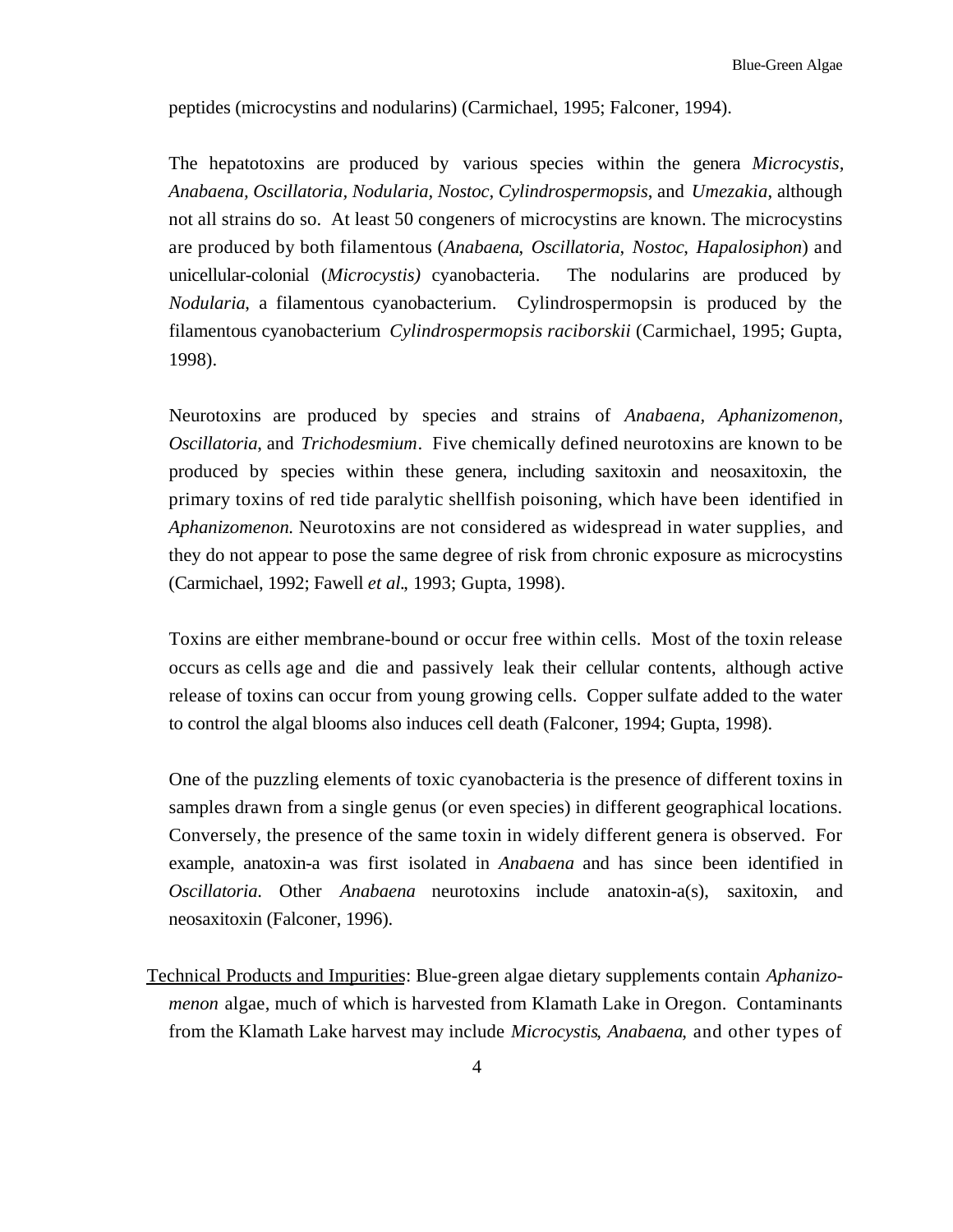toxic algae (Cell Tech, 1999).

Chemical Composition: The chemical structures of the most common hepatotoxins and neurotoxins released from the cyanobacteria cell have been characterized (Falconer, 1996; Fawell *et al.*, 1993; Hitzfeld *et al.*, 2000).

The chemical structure of microcystins includes an unusual aromatic amino acid, ADDA (3-amino-9-methoxy-2,6,8-trimethyl-10-phenyldeca-4,6-dienoic acid), containing a substituted phenyldecadienoic acid. About 60 structural analogues of microcystin are known. They vary with respect to methyl groups and two amino acid groups within the ring (see structure below). This has consequences for the tertiary structure of the molecule and results in pronounced differences in toxicity as well as in hydrophobic/hydrophilic properties. Microcystin-LR, with a relative molecular mass of about 1,000, contains a leucine in the X position, alanine in the Y position, and methyl groups in both R positions. The hepatotoxic cyclic peptide nodularin has a structure similar to that of microcystin but contains only five amino acids (Carmichael, 1992; Falconer, 1996; Gupta, 1998; WHO, 1996).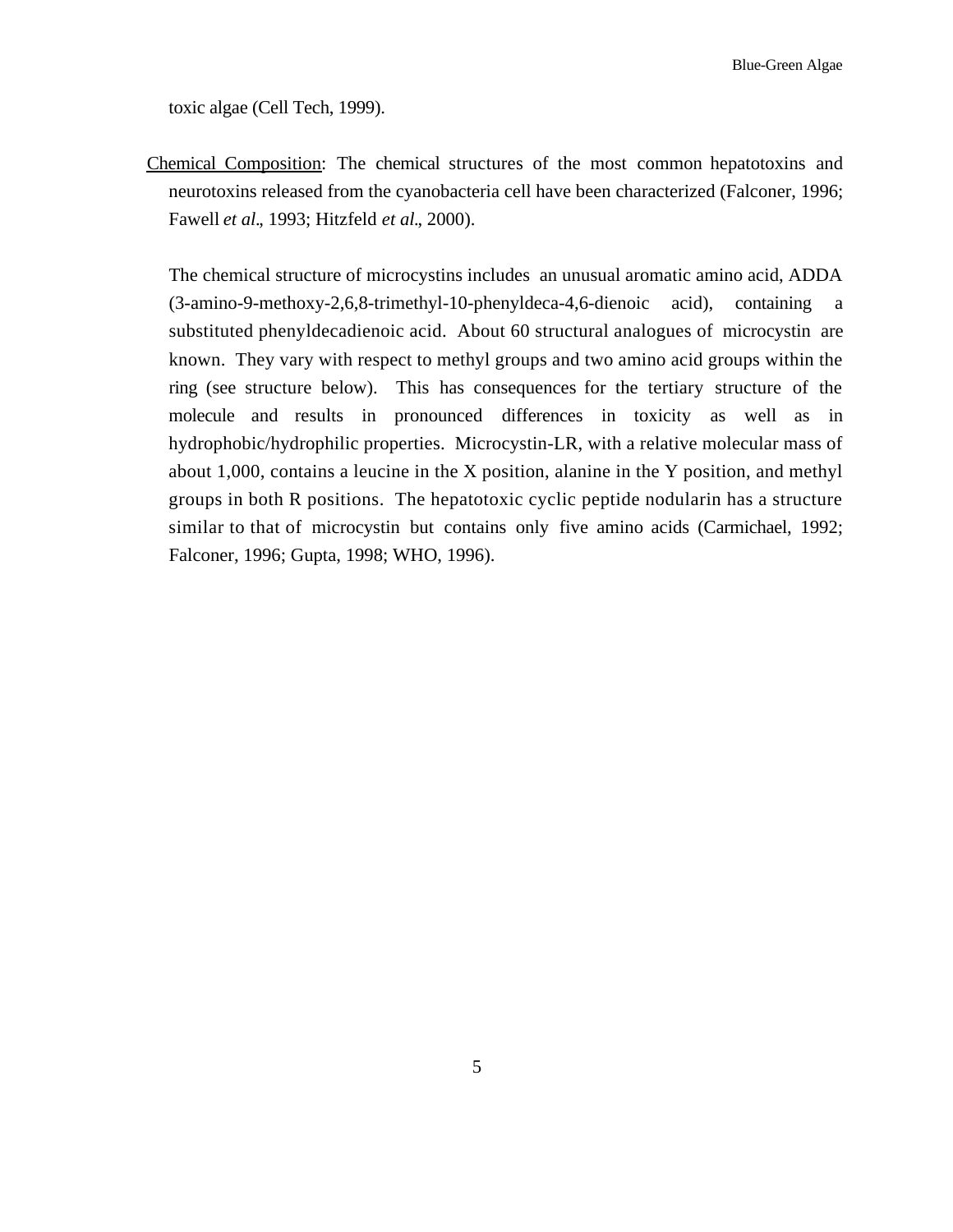

#### **Microcystin**

As seen below, the neurotoxic compounds (anatoxins and saxitoxins) are simpler structures (Falconer, 1996; Fawell *et al.*, 1993).



**Anatoxin-a hydrochloride Anatoxin-a(s) R=H;saxitoxin dihydrochloride R=OH;neosaxitoxin dihydrochloride**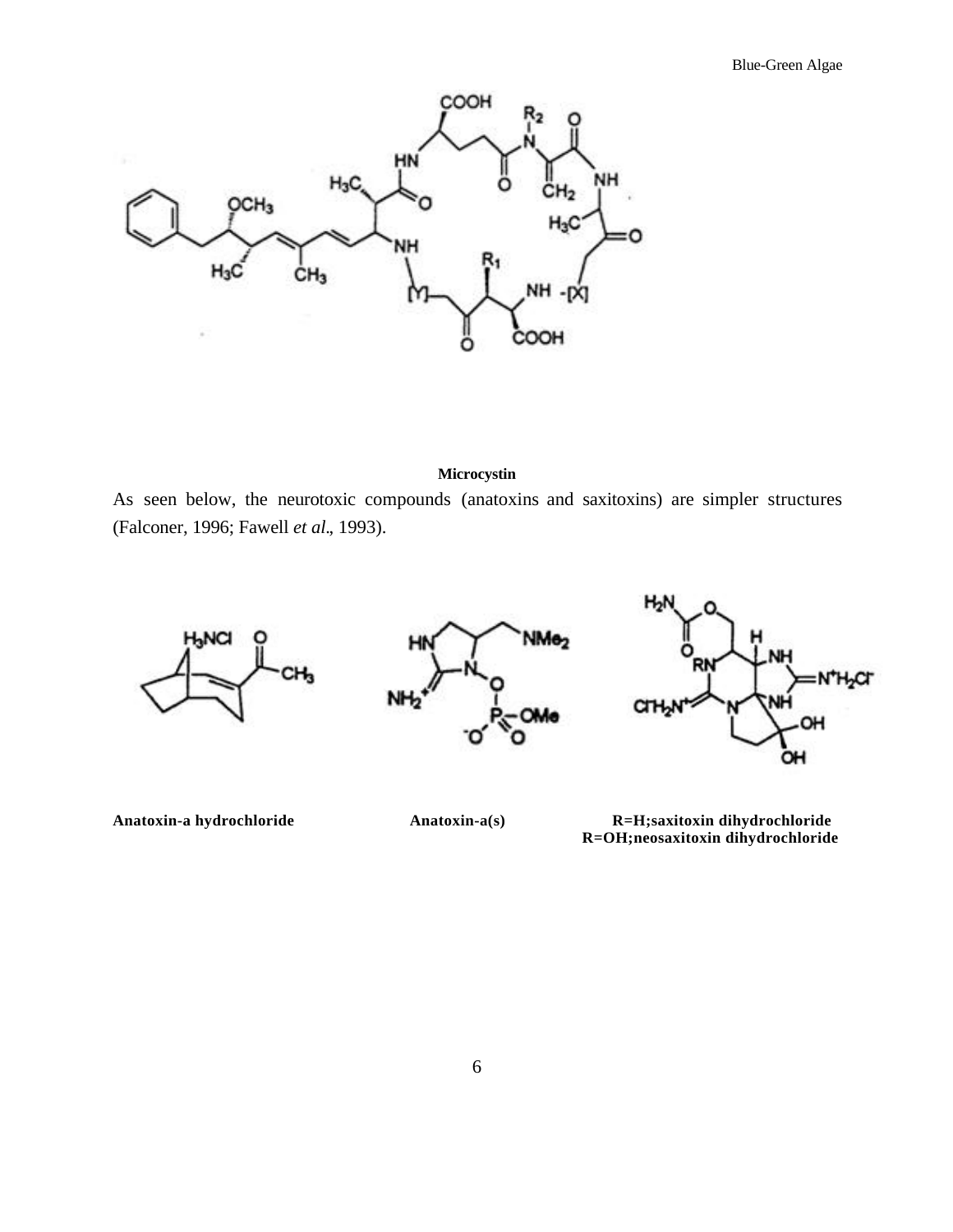### EXPOSURE INFORMATION:

- Production and Producers: About 10 companies harvest *Aphanizomenon* from Klamath Lake, Oregon, to produce dietary supplements (Cell Tech, 1999). Generally, the product is harvested off the lake, put in 5 gallon plastic containers, cleaned, and frozen, and then shipped off to be freeze-dried (ODA, 1997; Rossha Enterprises, Inc.,1999). Research quantities of highly purified microcystin-LR are available from major suppliers, including Sigma-Aldrich (1999) and Fisher Scientific (1999).
- Use Pattern: In some countries, blue-green algae are used as fertilizers, and several types are served as side dishes (SWCS, 1997). The primary use of blue-green algae in the United States is as a dietary supplement. As a dietary supplement, blue-green algae has been promoted for use in children to treat Attention Deficit Disorder (Health Canada, 1999). Some manufacturers also encourage its use for pets (Eat on Algae Network, 1999).
- Human Exposure: The occurrence of toxic water blooms of cyanobacteria has been reported widely in many regions of the world (Ding *et al.*, 1999). Toxic blooms affect a wide range of communities, from village and rural dwellers in undeveloped areas drinking surface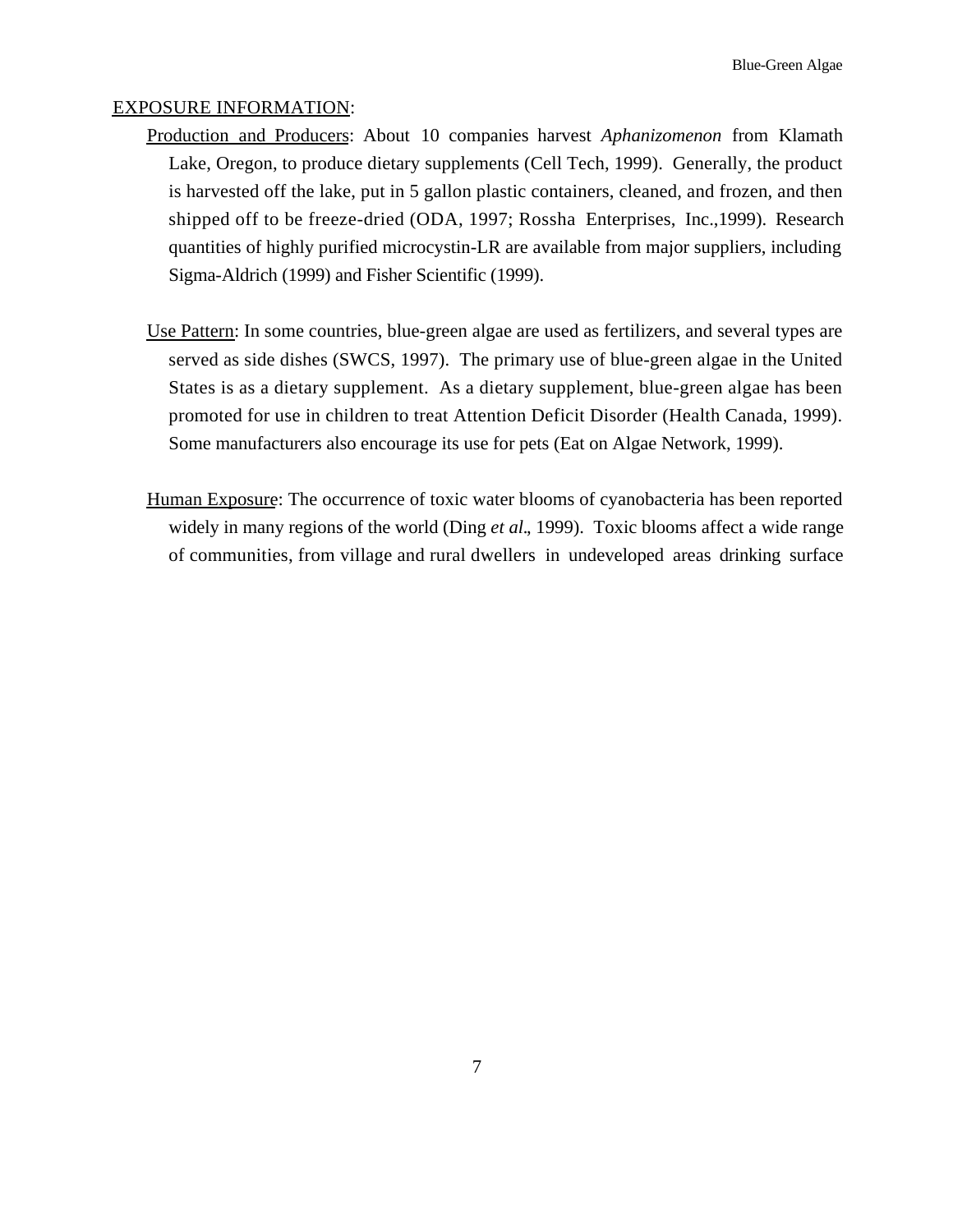water to towns in developed countries with reservoir and water treatment plants (Falconer, 1994).

Cyanobacterial poisonings of farm livestock and animal pets have been reported in the scientific literature since 1878. All of the major bloom-forming cyanobacterial genera are potentially toxic, and humans and all major groups of animals can be affected, so experts recommend viewing all cyanobacterial blooms with caution. Many blooms are apparently not hazardous, however, due to low concentrations of toxin within strains and species comprising the water bloom, low concentration of biomass in the water bloom, species sensitivity, amount consumed, age and sex, and amount of other food in the gut (Carmichael & Falconer, 1993; Falconer, 1991; Falconer, 1996).

The major route of human exposure to cyanobacteria is the consumption of drinking water (Gupta, 1998).

Humans and animals will avoid drinking water that tastes or smells of cyanobacteria unless there is no alternative supply. Urban populations, however, largely depend on water supplies that are chlorinated for disinfection but not treated to remove cyanobacterial toxins. In every instance of a suspected cyanobacterial poisoning of communities, the water supply was from an urban drinking water system. The supply reservoir had a recorded water-bloom of cyanobacteria, which in several instances had been treated with copper sulfate (Carmichael & Falconer, 1993; Falconer, 1996).

Recreational exposure to cyanobacteria occurs through inadvertent swallowing of water and skin and intranasal contact through water sports. An additional minor route of exposure is through inhalation while taking showers. Cyanobacterial toxins can also move up the food-chain (Falconer, 1996; Falconer *et al.*, 1992; Gupta, 1998; WHO, 1998).

Some people are exposed to cyanobacteria through the consumption of dietary supplements. In the United States and Canada, it is estimated that more than one million people consume dietary supplements containing blue-green algae (Anon., 1999). In 1997, the state of Oregon estimated the economic value of Klamath Lake blue green algae to be \$100 – \$200 million (ODA, 1997). The major supplier of blue-green algae products in the US had estimated sales in 1995 at >\$133 million, up from \$18 million in 1993 (Winner,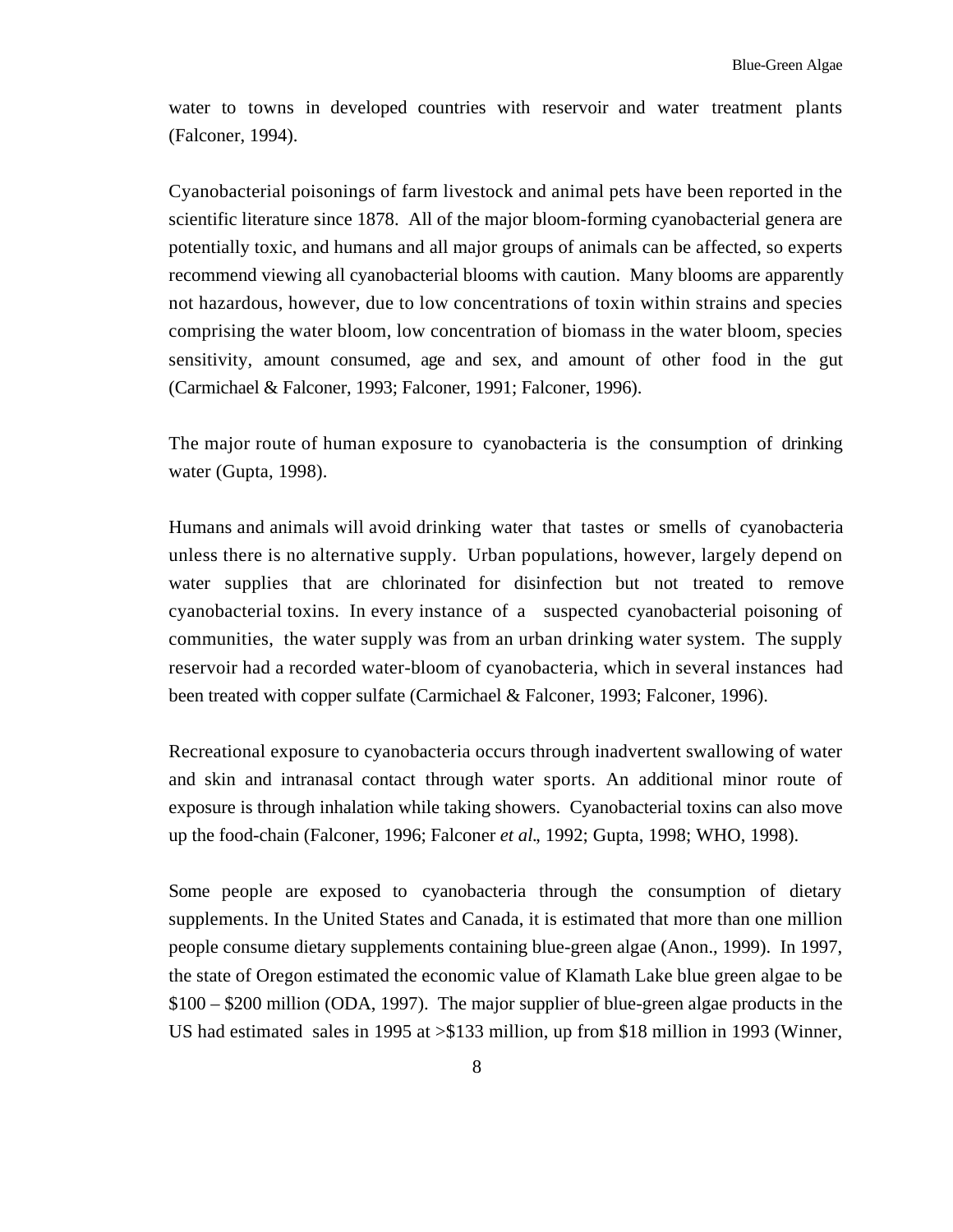1997).

Health agencies have examined the levels of microcystin-LR in dietary supplements. The Oregon Health Division found that 50 of 67 samples obtained from blue green algae harvesters, wholesalers, and retail outlets exceeded 1 ppm (Anon., 1999). Health Canada described findings of microcystin-LR at levels not considered safe for daily consumption in 9 randomly selected samples and of varying levels of microcystin in an additional 6 samples (Health Canada, 1999).

Environmental Status: Cyanobacteria are distributed worldwide in fresh, brackish, and marine waters (Falconer, 1989). Blooms of cyanobacteria are very common in lakes and reservoirs used for potable water supplies (WHO, 1996).

In one study, about 25 percent of 102 samples collected from sites in Wisconsin contained toxic algae (as defined by the mouse bioassay [see section on acute toxicity]) (Repavich *et al.*, 1990).

The occurrence of a particular genus and species of cyanobacteria is influenced by regional differences in water chemistry and climate. *Microcystis* and *Anabaena* blooms occur widely in the temperate regions of the world. In general, 50 –75 percent of bloom isolates can produce toxins, often with more than one toxin being present. Toxic and non-toxic blooms of the same species can be found together (Gupta, 1998).

Unicellular and filamentous blue-greens are almost invariably present in freshwater lakes frequently forming dense planktonic populations or water blooms in nutrient rich waters. In temperate lakes, a seasonal succession of the bloom-forming species occurs. Usually the filamentous forms (e.g., *Anabaena, Aphanizomenon*, and *Gloeotrichia echinulata*) develop in late spring or early summer, while the unicellular-colonial forms (e.g., *Microcystis*) bloom in mid-summer or in autumn (SWCS, 1997).

Although toxic cyanobacteria are found world-wide in inland and coastal water environments and at least 46 species have been shown to cause toxic effects in vertebrates (WHO, 1998), very little information is available in the literature regarding the presence of toxic metabolites except for microcystin. Microcystins and alkaloid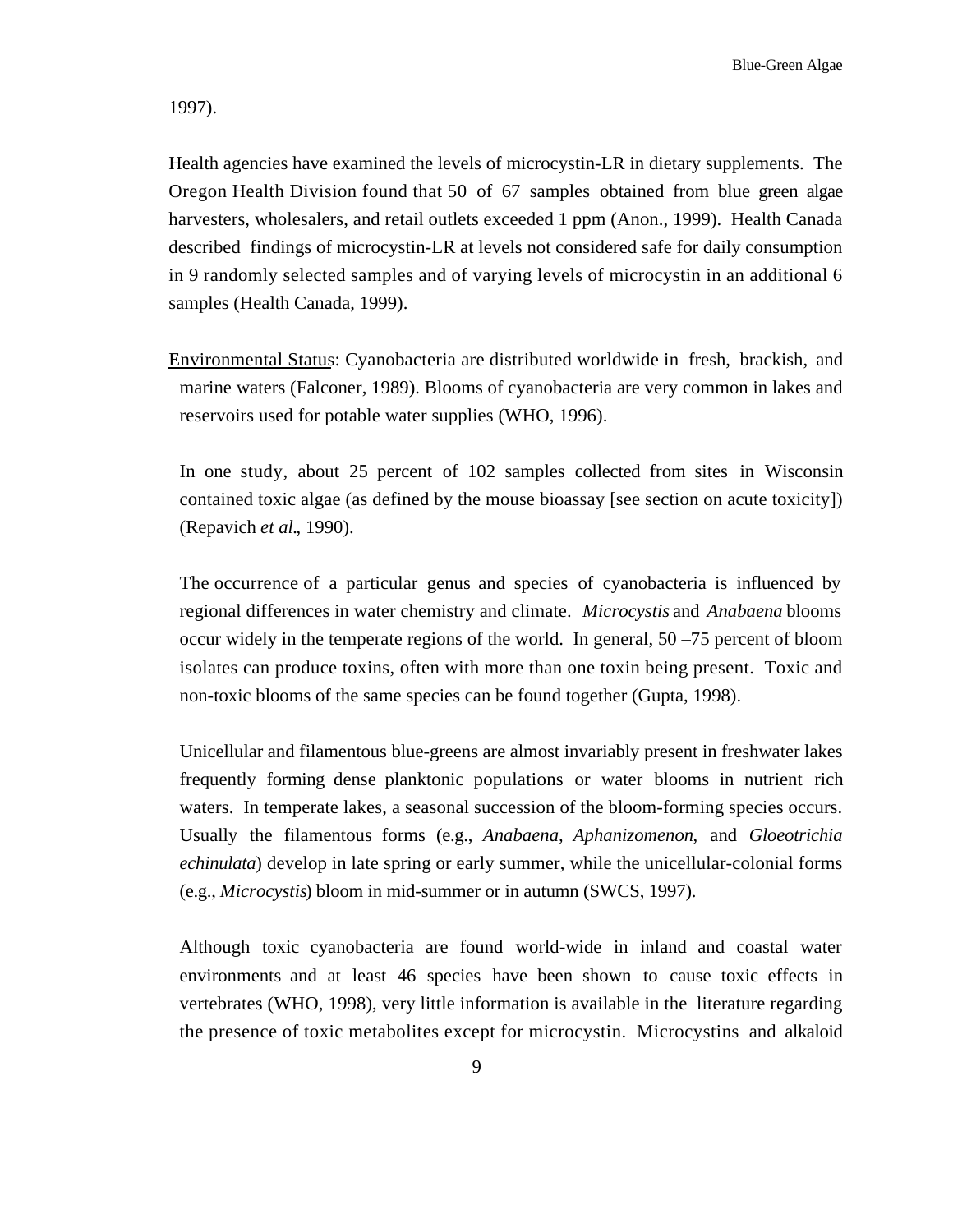toxins are degraded in natural waters, but there appears to be a lag phase of about 9 or 10 days before significant degradation takes place (Gupta, 1998).

According to the Oregon Health Division, microcystin levels in water can greatly exceed 1 ppb (1 µg toxin per liter of water) during algal blooms (Gilroy, 1998).

In a study of selected water utilities throughout the United States and Canada during 1996 and 1997, microcystins were found in 65 percent of the water samples that had not undergone treatment. A third of the positive samples registered levels of microcystins in excess of 1  $\mu$ g/L. In a few cases, treated water samples contained microcystin at levels exceeding 1 µg/L (Anon., 1999).

In August 1993, microcystin at sub- $\mu$ g/L levels was detected in Winnipeg's distributed water because of an algal bloom containing *Microcystis aeruginosa* in the water supply (Hrudey, 1994). Following this occurrence, in 1995, 160 surface water supplies, located mainly in southwestern Manitoba were studied. Treated water samples were analyzed if raw water supplies had detectable levels of toxins  $(\$ 0.1 \mu\text{g/L})$ ; toxin was present in 68 percent of the treated water samples collected from both the municipal water supply and dugouts used for domestic and livestock consumption (Gupta, 1998).

The levels of microcystin-LR in lakes and dugout ponds of Alberta, Canada, ranged from 4 to 1500 µg/g dry weight of biomass. Between 1990 and 1992, more than 70 percent of over 380 bloom biomass samples from 19 Alberta lakes showed detectable levels (>1 µg of microcystin-LR per g dry weight of biomass) of toxin. For two Alberta drinking water supplies, the raw water intake levels of microcystin ranged from 0.15 to 4.3 µg/L. In treated water, levels ranged from 0.09 to 0.64 µg/L (Gupta, 1998).

Regulatory Status: The World Health Organization (WHO) has established a provisional value for total microcystin-LR (free plus cell bound) of 1 µg/L (rounded figure) in drinking water. According to the WHO, insufficient data exist to establish drinking water guidelines for other cyanobacterial toxins (Gupta, 1998; WHO, 1996; WHO, 1998).

The EPA has placed cyanobacteria (blue-green algae), other freshwater algae, and their toxins on the Drinking Water Contaminant Candidate List in accordance with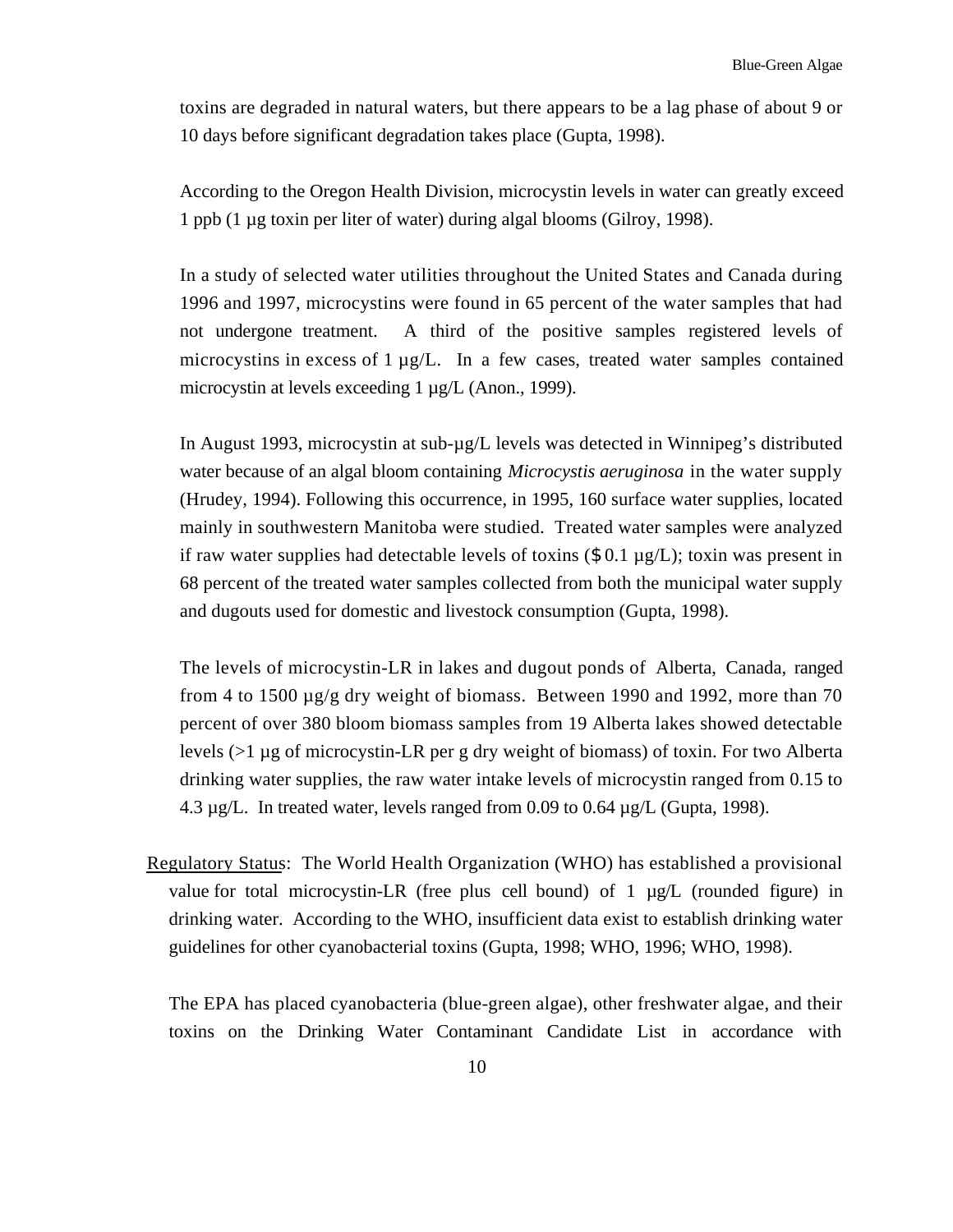requirements of the Safe Drinking Water Act, as amended in 1996. These algae are listed as priorities for additional health research, treatment research, and analytical methods research (EPA, 1998).

Currently, there is no drinking water standard in the United States for microcystins. Canada, Australia, and Great Britain have developed a guideline level of 1 µg toxin per liter of water (1 ppb). The Oregon Department of Agriculture requires blue-green algae supplement manufacturers to ensure that no products sold to consumers contain microcystin at levels greater than 1.0  $\mu$ g/g (1 ppm) (Cell Tech, 1999; Gilroy, 1998; Gupta, 1998; ODA, 1997).

Since 1994, dietary supplements have been regulated under the Dietary Supplement Health and Education Act (DSHEA). The DSHEA requires no proof of safety for dietary supplements on the market prior to October 15, 1994. Labeling requirements for dietary supplements allow warnings and dosage recommendations as well as substantiated "structure or function" claims. All claims must prominently note that they have not been evaluated by the FDA, and they must bear the statement "This product is not intended to diagnose, treat, cure, or prevent any disease" (FDA, 1995).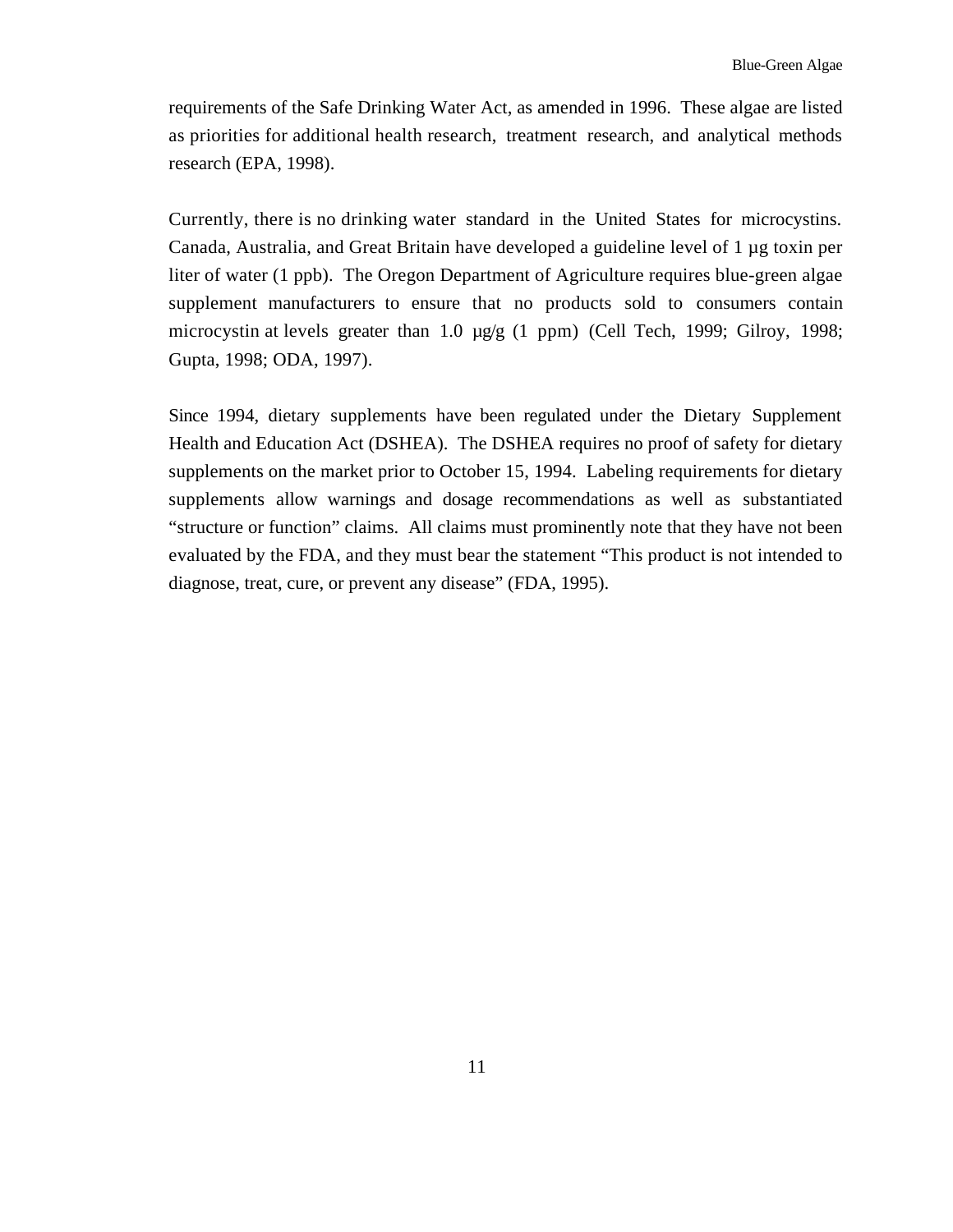### EVIDENCE FOR POSSIBLE CARCINOGENIC ACTIVITY

Human Data: *Illnesses from cyanobacterial contamination of water supplies*. Blue-green algae have been known to cause animal and human poisoning in lakes, ponds, and dugouts in various parts of the world for over 100 years (Gupta, 1998). The earliest public health report implicating cyanobacteria in cases of gastroenteritis affecting a population drawing water from a common source occurred on the Ohio River in 1931 (Carmichael & Falconer, 1993). More recently, a major outbreak of gastrointestinal illness attributed to contamination of the water supply by *Schizothrix, Plectonema, Phormidium, and Lyngbya* affected 5000 of 8000 residents of Sewickley, Pennsylvania (Falconer, 1994). Some *Lyngbya* metabolites are considered to be tumor promoters (Falconer, 1994).

An epidemiological survey for the causes of a high incidence of primary liver cancer in Haimen city, Jian-Su province and Fusui county, Guangxi province in China, found a close correlation between the incidence of primary liver cancer and the use of drinking water from ponds and ditches. The results of a mass screening for blue-green algae toxins in the drinking water supported a hypothesis that microcystin in the drinking water of ponds, ditches, and rivers, is one of the risk factors for the high incidence of liver cancer in China (Ueno *et al.*, 1996).

In Australia, the Palm Island mystery disease, affecting about 140 people, largely children, occurred after a dense cyanobacterial bloom was treated with copper sulfate. Within a week, severe illness characterized by vomiting, hepatomegaly, and kidney dysfunction was seen; recovery took 1-3 weeks. The causative organism has been identified as *C. raciborskii* (Byth, 1980; Falconer, 1994; Gupta, 1998).

According to a WHO report, the most convincing evidence of algal toxins in drinking water supplies is an epidemiological study of an Australian community conducted by Falconer and his coworkers. In this study, raised serum enzymes indicative of mild, reversible liver damage were observed in hospital patients who drank water from a local reservoir with a very large toxic bloom of *Microcystis aeruginosa* (WHO, 1996).

Observations of human deaths caused by acute exposure to cyanobacterial toxins have been limited to liver failure in patients exposed to microcystins while being treated at a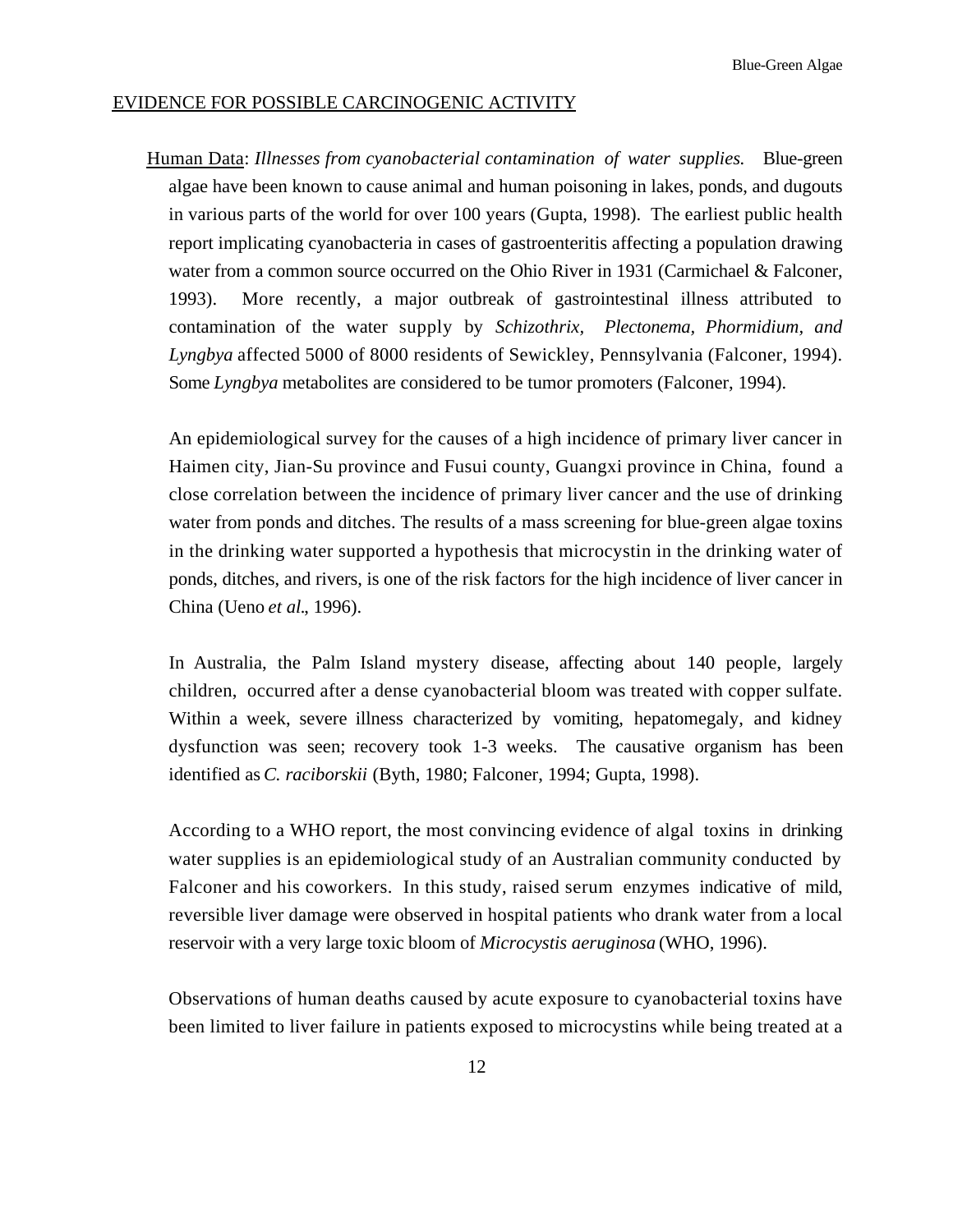renal dialysis center in Brazil (Jochimsen *et al.*, 1998).

*Illnesses from recreational exposure to cyanobacteria.* Allergic reactions to cyanobacteria are relatively common and have been described after human contact while swimming in algal blooms (Carmichael & Falconer, 1993). The recreational use of water contaminated with blooms of *Microcystis, Anabaena*, and other genera has been linked to incidences of human illness in many countries. Symptoms include stomach cramps, vomiting, diarrhea, fever, headache, pains in muscles and joints, and weakness as well as skin, eye, and throat irritation and allergic responses (Gupta, 1998).

In the United Kingdom, 10 of 18 army recruits on a military exercise in a reservoir contaminated with a bloom of *Microcystis aeruginosa* suffered abdominal pains, vomiting, diarrhea, sore throat, dry cough, blistering at the mouth, and headache. Two were hospitalized with pneumonia. Serum enzymes indicating liver damage were elevated (Falconer, 1994; Gupta, 1998; Turner, 1990).

*Information on adverse events following use of algal supplements.* The FDA's Special Nutritionals Adverse Event Monitoring System reported 58 matches for blue-green algae dietary supplements in 43 adverse event reports as of October 20, 1998. The following effects were reported for 31 products apparently containing only blue-green algae as the active ingredient: diarrhea; nausea; vomiting; dizziness; headaches; sleeplessness; sweat; seizure, metallic taste, shakes, and felt faint; racing feeling; heart palpations/tachycardia; increased heart rate/elevated pulse; cardiac arrhythmia; crushing chest pain; myalgias, eosinophilia; swollen extremities; body numbness; tingling in fingers and feet; increase in neuropathy of feet and legs; saw bright color and images; extreme weakness; stomach pain, indigestion, and constipation; elevated liver function tests; abdominal pain; bacterial liver infection; intestinal infection; burning sensation in throat, stomach, and intestines; suicidal and extreme pain; vaginal hemorrhaging; gastrointestinal bleeding; "reactivated hypoglycemia"; low blood pressure, dizziness, nausea, coughing, and felt faint; hives; pimples. No information on preexisting conditions was available, and there is no certainty that a reported adverse event can be attributed to a particular product or ingredient (FDA, 1998).

Animal Data: *Acute toxicity.* Observations of lethal poisoning of animals drinking from water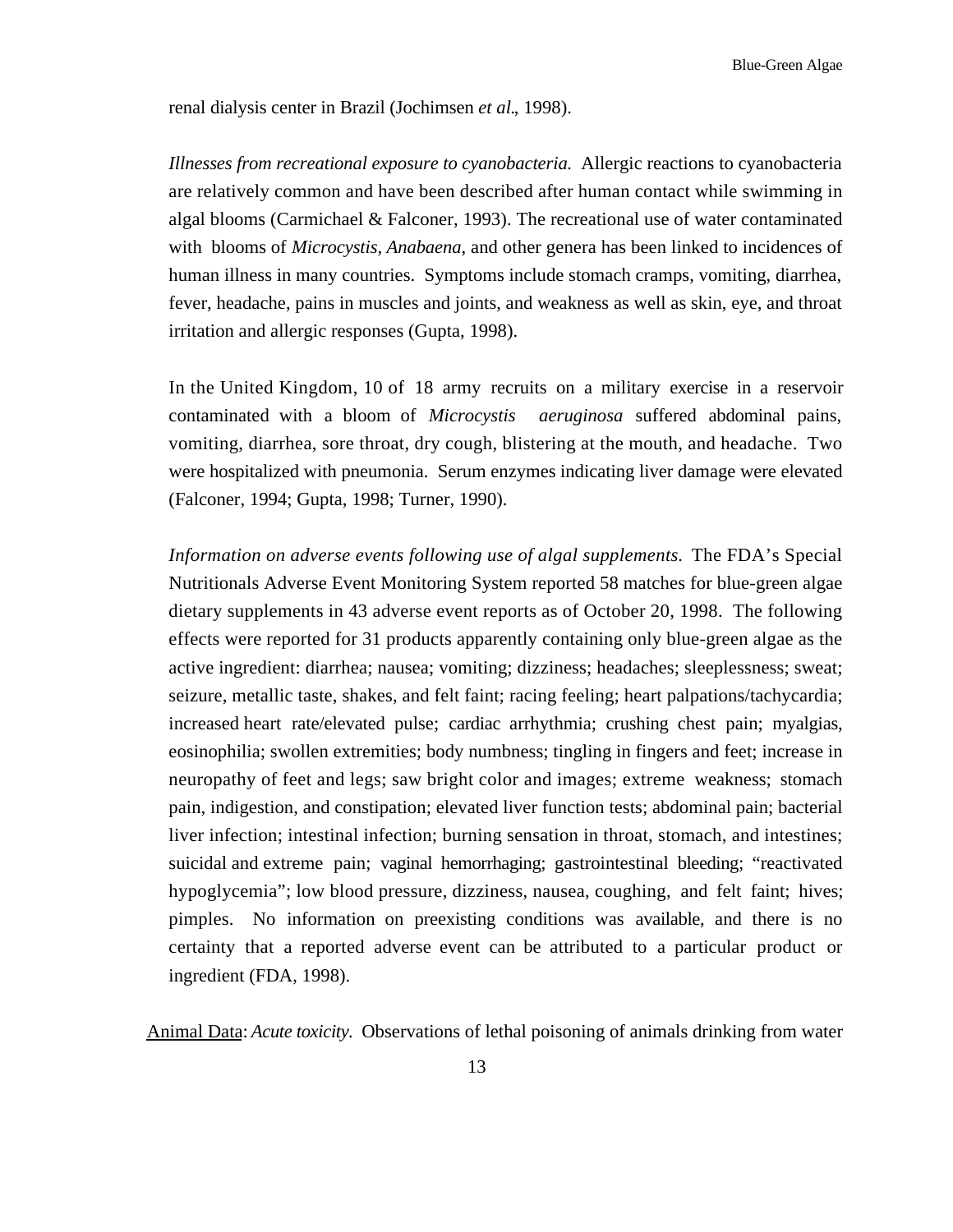contaminated with cyanobacteria are numerous and include sheep, cattle, horses, pigs, dogs, fish, rodents, amphibians, waterfowl, bats, zebras, and rhinoceri (WHO, 1998).

Most poisonings by cyanobacteria involve acute hepatotoxicity caused by microcystins and nodularin. First, the toxin is released from the cyanobacterial cells in the stomach causing injury to the intestinal cells. Second, the hepatocytes concentrate the toxin via bile acid carriers. Third, hepatotoxin-induced changes occur in the cell shape with loss of cell-cell adhesion. Finally, lethal intrahepatic hemorrhage (minutes to hours) or hepatic insufficiency (hours to days) occurs. At necropsy, animals show liver enlargement and often intrahepatic hemorrhage. Hepatic necrosis begins in the centrilobular region and proceeds periportally (Carmichael & Falconer, 1993).

Acute toxicity from the neurotoxins proceeds along different lines. Anatoxin-a is a potent post-synaptic depolarizing neuromuscular blocking agent that causes death within minutes to hours. Neurotoxicity has also been associated with anatoxin-a(s), a potent cholinesterase inhibitor. These neurotoxins are potentially lethal by causing suffocation through cramps (Carmichael & Falconer, 1993; Hyde & Carmichael, 1991; WHO, 1998).

Some strains of *Aphanizomenon* and *Anabaena* produce the potent paralytic shellfish poisons, saxitoxin and neosaxitoxin. These sodium channel blocking agents inhibit transmission of nervous impulses and cause death by respiratory arrest (Carmichael & Falconer, 1996).

Cylindrospermopsin is an alkaloid isolated from *Cylindrospermopsis raciborskii*. It is a general cytotoxin which blocks protein synthesis, the first clinical symptoms being kidney and liver failure. Crude extracts of the organism also cause injury to the lungs, adrenals, and intestine. Clinical symptoms may only become manifest several days after exposure (WHO, 1998).

The acute toxicities of cyanobacterial metabolites are frequently measured by intraperitoneal injection of samples of algal bloom into mice. Acute toxicities reported in this mouse bioassay for various cyanobacteria are listed in Table 1. Pure microcystin-LR is about two orders of magnitude less toxic in mice by the oral route than by intraperitoneal injection, and the rat is much less sensitive (Fawell *et al.*, 1993).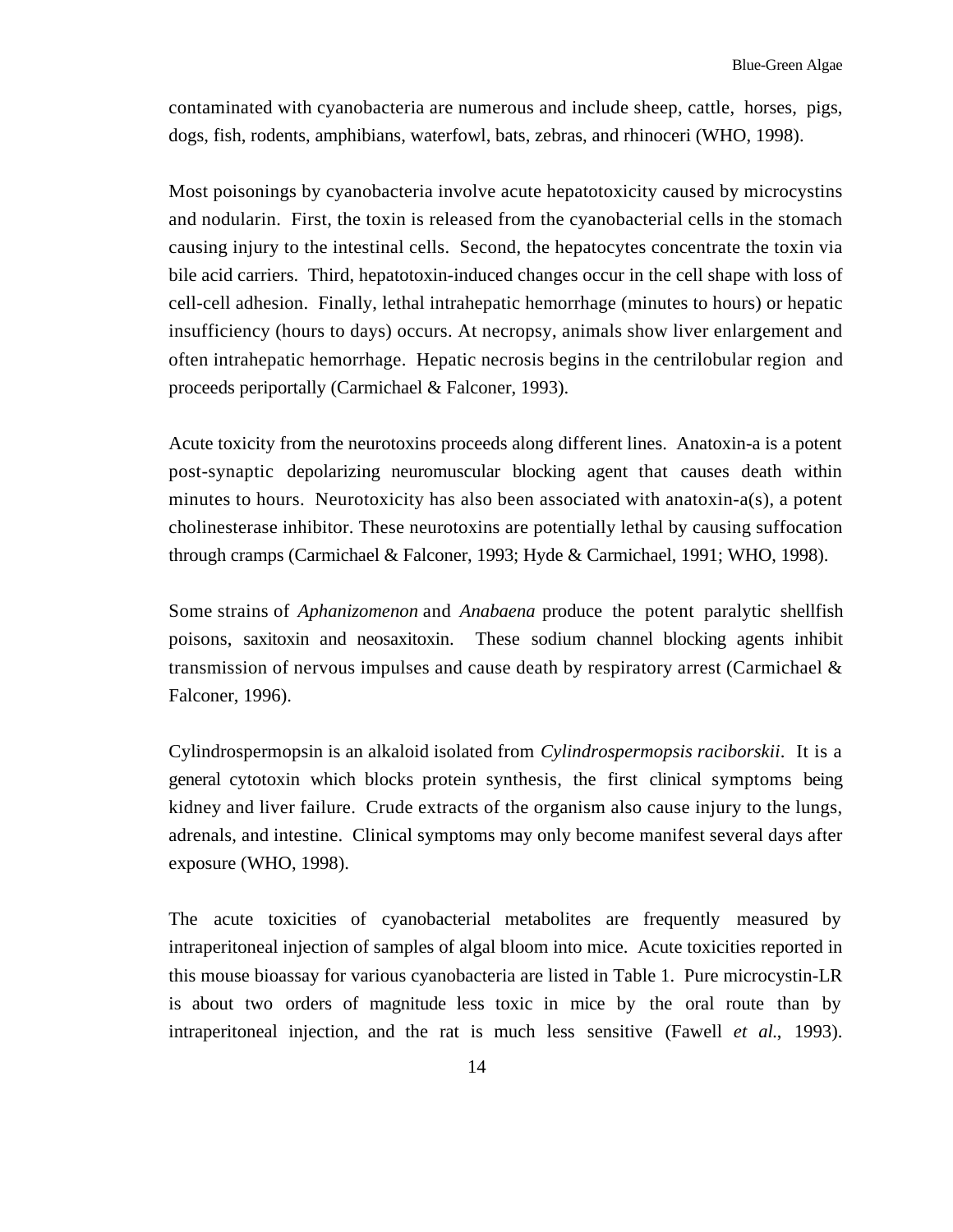Microcystin toxicity is cumulative; a single oral dose showed no increase in liver weight, whereas the same dose applied daily over 7 days caused an 84 percent increase in liver weight (WHO, 1998).

| Toxin                   | $LD_{50}$ (mouse,<br>intraperitoneal) | Taxa known to<br>produce toxin                                  | Class                  | Mechanism of toxicity                                                           |
|-------------------------|---------------------------------------|-----------------------------------------------------------------|------------------------|---------------------------------------------------------------------------------|
| Microcystin-LR          | $60(25-125)$<br>$\mu$ g/kg            | Anabaena.<br>Anabaenopsis                                       | Cyanotoxin             | Blocks protein phosphatases by<br>covalent binding; causes liver<br>haemorrhage |
| Microcystin-YR          | $70 \mu g/kg$                         | Hapalosiphon                                                    |                        |                                                                                 |
| Microcystin-RR          | 300-600 µg/kg                         |                                                                 |                        |                                                                                 |
| Nodularin               | 30-50 μg/kg                           | Nodularia sumigena                                              |                        |                                                                                 |
| Anatoxin-a              | $250 \mu g/kg$                        | Anabaena.<br>Oscillatoria,<br>Aphanizomenon,<br>Cylindrospermum | Alkaloid<br>neurotoxin | Blocks post-synaptic<br>depolarization                                          |
| Anatoxin-a(s)           | $40 \mu g/kg$                         | 2 species of<br>Anabaena                                        | Organo-<br>phosphate   | Blocks acetyl cholinesterase                                                    |
| Saxitoxins              | 10-30 μg/kg                           | Aphanzomenon,<br>Anabaena, Lyngbya,                             | Carbamate<br>alkaloids | <b>Blocks sodium channels</b>                                                   |
| Cylindrosperm-<br>opsin | $2100 \,\mu g/kg$                     | Cylindrospermopsis<br>raciborskii                               | Alkaloid               | Blocks protein synthesis;<br>cumulative toxin                                   |

**Table 1. Cyanobacterial toxins and their acute toxicity** 

Source: adapted from WHO, 1998

According to Hooser and coworkers, there are marked differences in the response of mice and rats to microcystin-LR even though the liver is the target organ in livestock, wildlife, and humans, as well as in mice and rats. In mice, massive centrilobular to midzonal hemorrhage and death occur within 60 to 90 minutes. In rats, although hepatic necrosis and hemorrhage occur within 60 minutes, the hemorrhage is not as severe as in mice, and rats survive 20 to 32 hours (Hooser *et al.*, 1990).

In the past, dietary supplement manufacturers used the mouse bioassay to determine the safety of their blue-green algae products. They have replaced the mouse bioassay with enzyme-linked immunosorbent assays (ELISA) to detect microcystin, a protein phosphatase inhibition assay which measures hepatotoxins, and an anticholinesterase enzyme assay to detect neurotoxins (Cell Tech, 1999).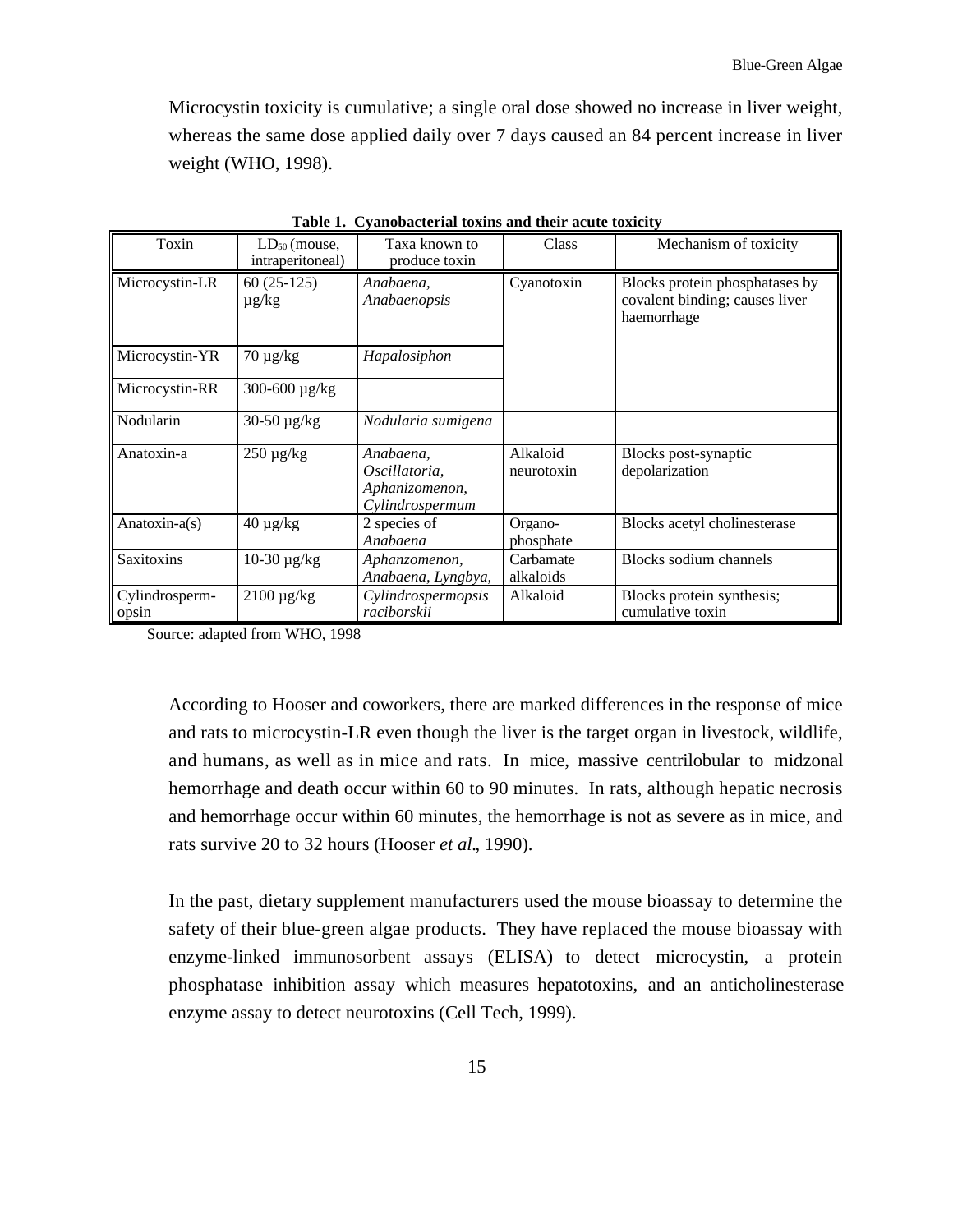Some investigators have used rodent livers to assess the acute toxicity of blue-green algal blooms. *Microcystis* peptide toxin reduced quantities of cytochromes P-450 and b5 while increasing P-420, consistent with conclusion that *Microcystis* toxin interfers with membrane integrity and function (Brooks & Codd, 1987). Toxicity effects scored by means of morphological studies of rat hepatocyte cells and by measuring leakage of lactate dehydrogenase from the cells correlated well with the results of the traditional mouse bioassay in terms of distinguishing toxic and nontoxic extracts from *Microcystis aeruginosa* and *Oscillatoria agardhii* (Aune & Berg, 1986). In another study, *Microcystis aeruginosa* caused a significant leakage of cytosolic enzymes and histologic alterations in mouse liver cultures, even though five other algal species were inactive (Bhattacharya *et al.*, 1996).

*Subchronic toxicity.* Microcystin-LR was administered by gavage to groups of 15 male and 15 female mice at  $0 -1000 \mu$ g/kg bw per day for 13 weeks. No treatment-related changes were noted at 40  $\mu$ g/kg. At 200  $\mu$ g/kg, slight liver pathology was observed in some animals. At the highest dose, all mice showed liver changes, which included chronic inflammation, focal degeneration of hepatocytes, and hemosiderin deposits. In male mice, serum transaminases were significantly elevated at 200 and 1000  $\mu$ g/kg, serum gamma glutamyl transferase was significantly reduced, and small but significant reductions in total serum protein and serum albumin occurred. In female mice, changes in transaminases were observed, but only at 1000 µg/kg (Fawell *et al.*, 1999; Gupta, 1998).

Extract from *Microcystis aeruginosa* containing at least seven microcystins was given to groups of five pigs in their drinking water for 71 days at doses equivalent to microcystin-LR doses of 0-1310 ug/kg bw per day. Dose-related liver injury was observed at 800 and 1310 µg/kg. One pig was affected at 280 µg/kg. Histopathological assessment showed cytoplasmic degeneration, hepatic cord disruption, single cell necrosis, periacinar degeneration, congestion, and Kuppfer cell proliferation. Liver function tests showing dose-related changes included glutamyl transpeptidase, alanine aminotransferase, total bilirubin, and plasma albumin (Falconer *et al.*, 1994; Gupta, 1998).

*Chronic toxicity.* No 2-year carcinogenicity studies of blue-green algae or its toxic metabolites were identified in the available literature. Microcystin-LR is thought to be a tumor promoter of the okadaic acid activity class (Fujiki *et al.*, 1997; Fujiki & Suganuma,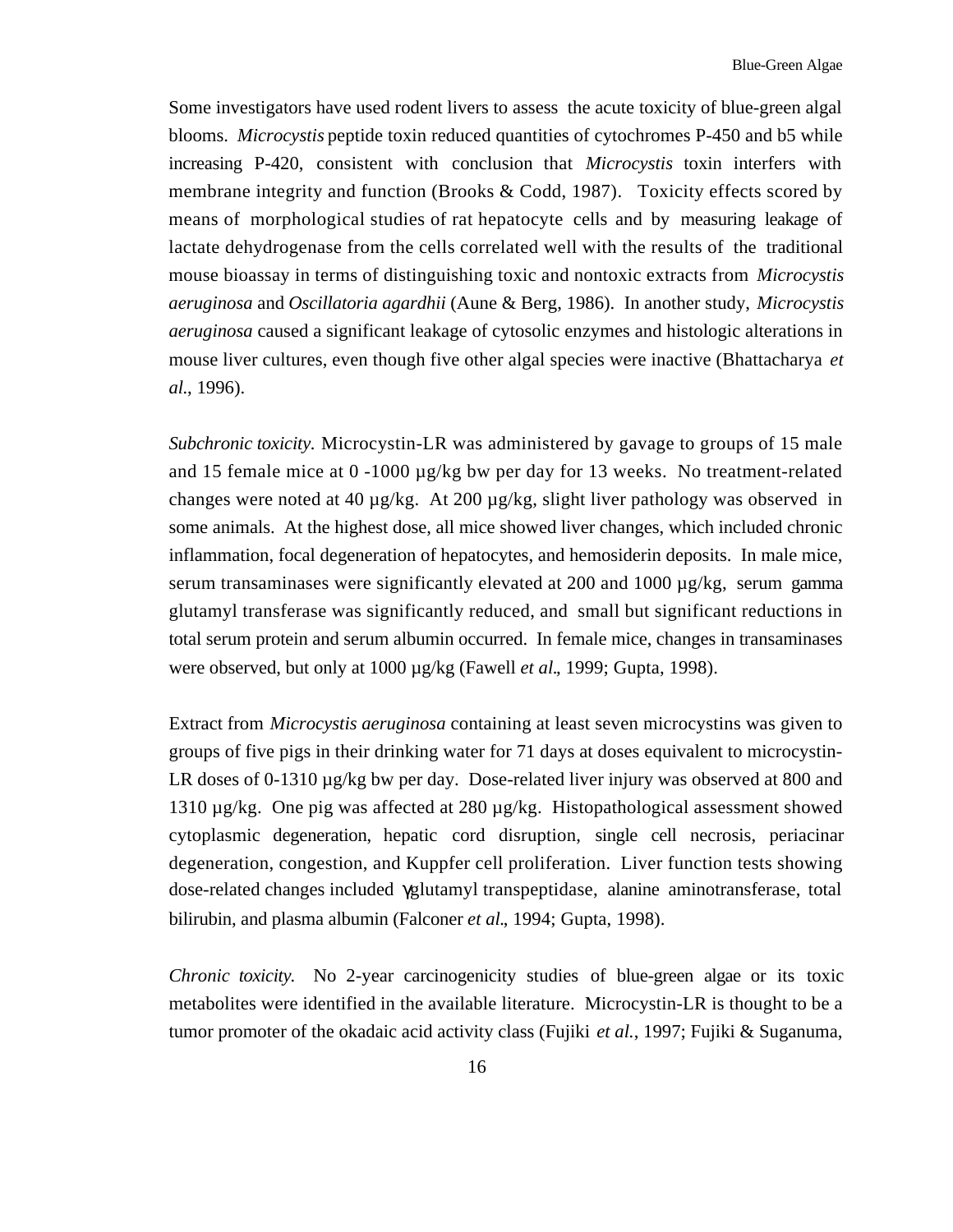1999). Two metabolites of the blue-green algae, *Lyngbya majuscula*, aplysiatoxin and debromoaplysiatoxin are also tumor promoters (Fujiki *et al.*, 1985).

An oral repeated-dose study was conducted with *Microcystis aerigonosa* extract supplied to male and female Swiss mice. A total of 320 weanling mice, in groups of 5, were allocated to different treatment groups (control, 1/16th dilution, 1/8th dilution, and 1/4th dilution) and administered the extract in their drinking water for 2 weeks to 1 year. Sections of liver from 40 mice (120 total) killed at 25, 31, and 37 weeks were examined. Amyloid material was deposited mainly between the hepatocytes and the sinusoidal endothelium and the portal veins, and substantial hepatic infiltration with neutrophils was observed, particularly around portal blood vessels. The prevalance of these pathological changes appeared greater in mice consuming the toxic extract, but the increase with concentration was not significant. No hepatic neoplasms were recorded (Falconer *et al.*, 1988).

*Tumor promotion.* In a two-stage carcinogenicity bioassay, 7,12 dimethylbenz[a]anthracene (DMBA) was applied to the skin of female Swiss mice. After 1 week, the DMBA-treated mice received drinking water, *Microcystis* extract in drinking water, croton oil applied to the skin plus drinking water, or croton oil plus *Microcystis*  extract. Negative controls not treated with DMBA received drinking water or *Microcystis*  extract. After 52 days from initiation, skin tumors and ulcers were visible on DMBAtreated mice consuming *Microcystis* extract and skin tumor weight per mouse was significantly greater in the microcystis/DMBA group than in any of the other groups. Negative *Microcystis* extract controls did not develop skin tumors. Tumor growth was appreciably slower in comparable groups given an *Anabaena* extract. Treatment in this case was continued for 86 days after initiation (Falconer, 1991).

A second tumor promotion study using *Microcystis* extracts was carried out in C57 black mice. *N*-methyl-*N*-nitrosourea was used as a tumor initiator, and the mice then received *Microcystis* extracts of 10 or 40 mg/L (average toxin consumption 0.29 and 89 µg/day). The experiment was terminated after 154 days of exposure to the toxins. No evidence of promotion of lymphoid or duodenal tumors by *Microcystin* toxins was observed even though a dose related elevation of serum enzymes (sorbitol dehydrogenase and alanine amino transferase) indicative of liver damage was recorded (Falconer & Humpage, 1996).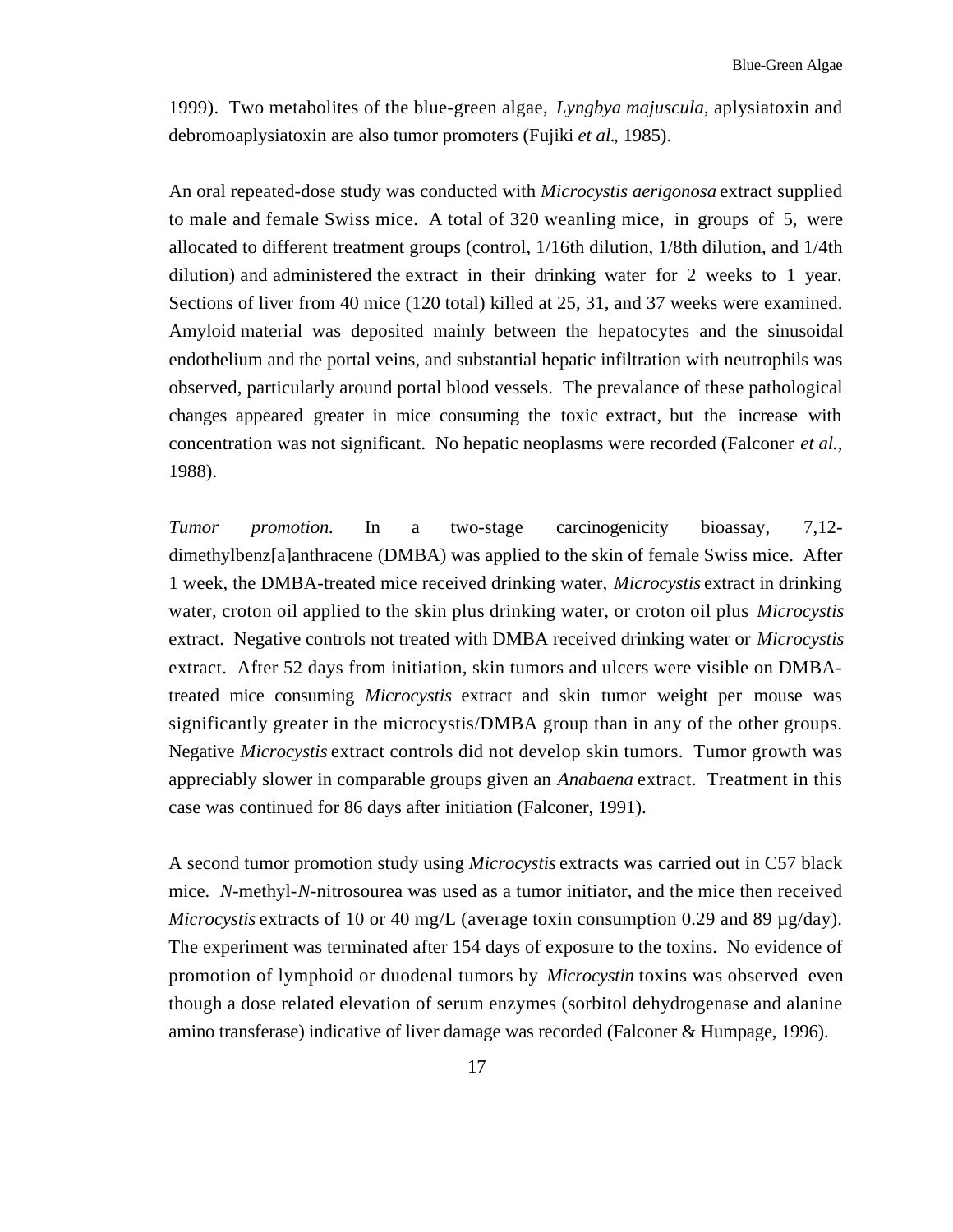In a two stage carcinogenicity bioassay, male F-344 rats initiated with diethylnitrosamine followed by partial hepatectomy received daily intraperitoneal injections of microcystin-LR. An increase in glutathione S-transferase placental form (GST-P) positive liver foci was seen after 8 weeks. In a second experiment, the animals were dosed twice with microcystin-LR at 10 µg/kg bw, followed by partial hepatectomy and 5 weeks of microcystin-LR dosing at 10, 25, or 50 µg/kg bw per day twice a week. A dose-related increase in GST-positive foci was observed. Microcystin-LR had no effect when given to non-initiated rats or to rats not receiving promotion doses prior to partial hepatectomy (Nishiwaki-Matsushima *et al.*, 1992).

Short-TermTests: Eight Wisconsin lake extracts that contained acutely toxic cyanobacteria and pure anatoxin-a(s), hepatotoxin, and neosaxitoxin were analyzed using the Ames *Salmonella* assay and the *Bacillus subtilis* multigene sporulation test. A chromosome breakage test using human lymphocytes was conducted on anatoxin-a(s), hepatotoxin, and neosaxitoxin. No mutagenic response was observed in *Salmonella* strains TA98, TA100, and TA102 with or without S-9 activation. The *Bacillus subtilis* multigene sporulation test was also negative with regard to mutagenicity. The results of the chromosomal breakage test suggested the possibility that these algal toxins may be clastogenic (Repavich *et al.*, 1990).

The genotoxicity of microcytic cyanobacteria extract (MCE) from a water source in China was studied using the Ames test, Comet assay, and mouse micronucleus test. Results from the Ames test showed that MCE was mutagenic in *S. typhimurium* strains TA97, TA98, TA100, and TA102 with and without S-9. MCE also induced DNA damage in primary cultured rat hepatocytes and enhanced bone marrow micronucleated polychromatic erythrocytes in mice. Microcystin-LR, the main component of MCE, was also tested. Microcystin-LR was negative in the Ames assay but positive in the Comet assay and micronucleus test (Ding *et al.*, 1999).

*Microcystis aeruginosa* obtained from the water-supply reservoirs of the Dneiper river were reportedly administered orally to rats daily for 6 months. Dosing with 10 mg algal biomass/kg per day increased metaphase aberrations in bone marrow (Kirpenko *et al.*, 1981).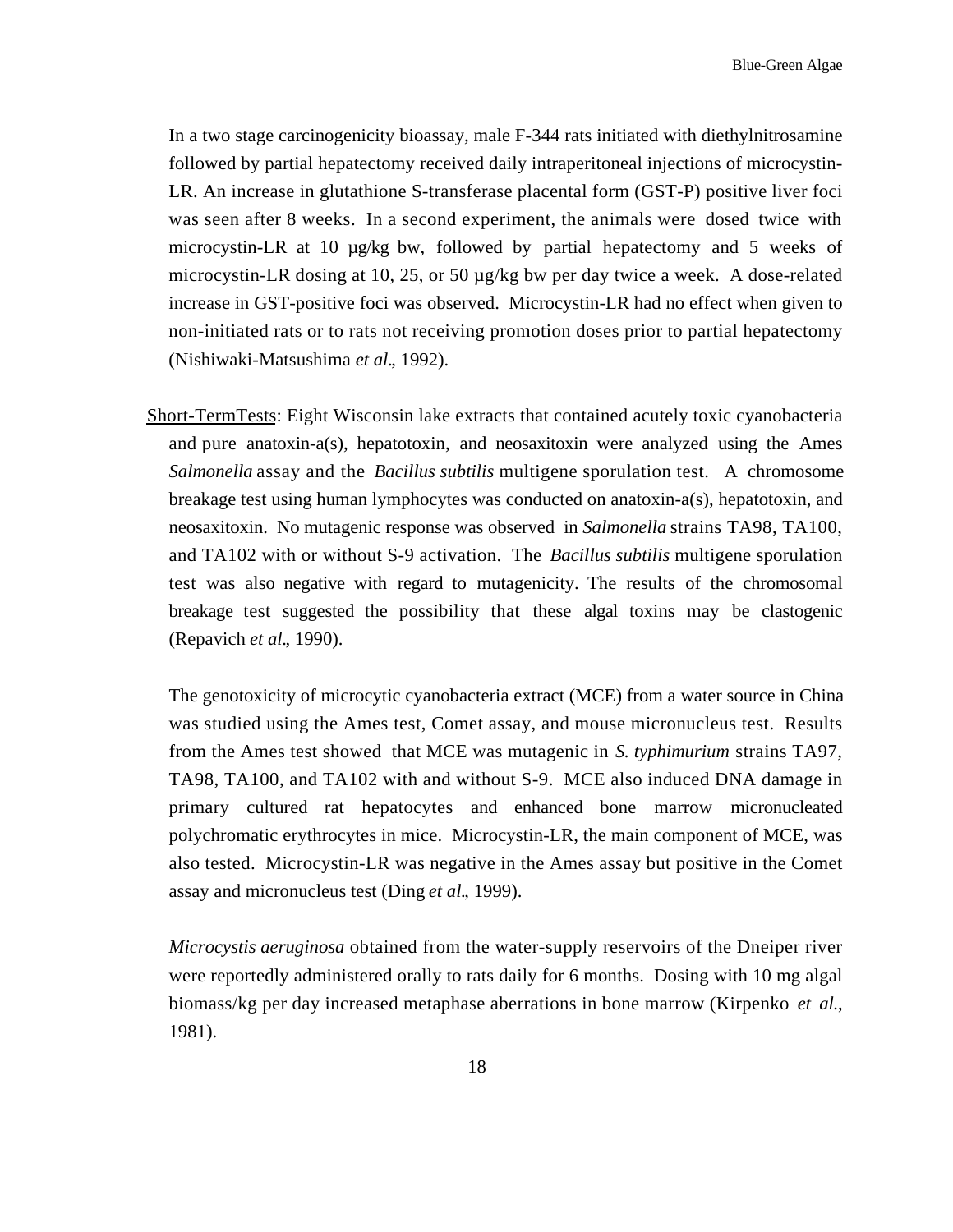Microcystin-LR induced base substitution mutation at K-r*as* codon 12 in human RSA cells (Suzuki *et al.*, 1998).

Addition of whole fresh-water blue-green algae *Aphanizomenon* marketed under the commercial name "Alpha Sun" before application of Nitrovin markedly reduced mutagenic activity in *S. typhimurium* strain TA102 but had no effect on TA97 or TA100 The presence of algae alone at concentrations  $>2$  mg/plate showed an inhibitory effect on growth of the *Salmonella*. These tests were conducted without metabolic activation by S-9 (Lahitova *et al.*, 1994).

Metabolism: No pharmacokinetic studies with orally administered microcystins were identified in the available literature.

After iv or ip injection of sublethal doses of toxins in mice and rats, microcystin appears to be carried by bile acid transporter in both the intestine and the liver. About 70 percent is rapidly localized in the liver. The kidney and intestine also accumulate significant amounts. Plasma half-lives of microcystin-LR, after iv administration, were 0.8 and 6.9 minutes for the alpha and beta phases of elimination, but the concentration of microcystin-LR in the liver did not change throughout a 6-day study period. Microcystin-LR was excreted rapidly, with 75 percent excreted within 12 hours. An additional 24 percent was excreted after 6 days, about 9 percent via the urinary route and 15 percent via the fecal route (Gupta, 1998).

No information on the metabolism, distribution, or excretion of other toxic metabolites produced by cyanobacteria was identified in the available literature.

Other Biological Effects: *Mechanistic data.* Microcystins and nodularin, isolated from toxic blue-green algae have been shown to be potent and selective inhibitors of protein phosphatases 1 and 2A in the livers of rainbow trout administered cyanobacteria orally, in a cytosolic fraction of mouse liver, and in rat liver. The increase of phosphoproteins observed in rat primary cultured hepatocytes was associated with morphological changes, which appeared to be a step in the process of hepatotoxicity (Nishiwaki-Matsushima *et al.*, 1992; Sahin *et al.*, 1995; Yoshizawa *et al.*, 1990).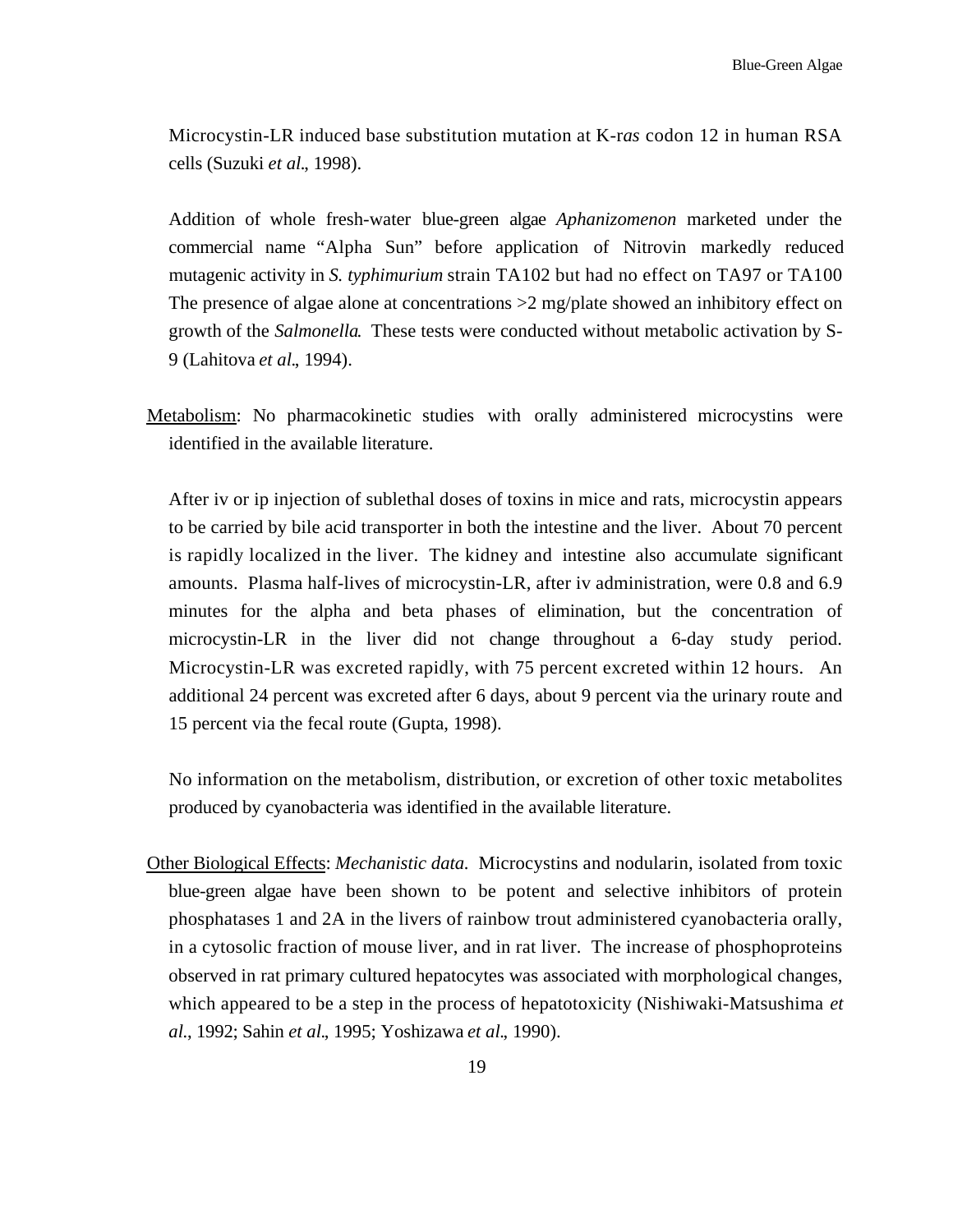*Reproductive and developmental toxicity*: The effect of cyanobacteria contamination of drinking water with perinatal outcome was examined in a study involving 32,700 newborns from 156 Australian communities. Statistically significant differences between the proportion of time during the first trimester with cyanobacterial occurrence and percentage of births with low or very low birth weight were observed. Significant differences were also found among various categories of first trimester exposure based on average cell density and low birth weight, prematurity, and congenital defects. However, no clear dose-response relationships were observed, causing the authors to conclude that no clear evidence for an association between cyanobacterial contamination of drinking water sources and adverse pregnancy outcomes had been demonstrated (Pilloto *et al.*, 1999).

The effects of orally administered microcystin-LR on the embryonic and fetal development of Cr1:CD-1(ICR) BR mice were examined. Doses of 200-2000 µg/kg bw per day were administered from days 6 to 15 of pregnancy. Treatment at 2000 µg/kg was associated with maternal toxicity and mortality; at necropsy, a number of females had abnormal livers and fetal weight and skeletal ossification were retarded. No evidence of embryolethality, teratogenicity, or embryonic growth retardation was observed. There was no apparent effect of treatment on litter size, post implantation loss, or the sex distribution of the live fetuses (Fawell *et al.*, 1994).

In another study, Falconer investigated the potential teratogenic effects of *Microcystis*  extracts. These extracts were administered in drinking water to mice, with both sexes of parents exposed. No evidence of organ or bone deformity was observed in the offspring. Of 73 neonatal mice born to parents given *Microcystis* extract, seven showed reduced brain size (Falconer *et al.*, 1988; Falconer, 1989).

Structure-Activity Relationships: The chronic toxicity and genotoxicity of the metabolites produced by the thousands of cyanobacteria present in the environment are not sufficiently characterized to perform a structure activity analysis with the exception of the microcystins.

Microcystins LR, YR, and RR bind to and inhibit protein phosphatases 1 and 2A with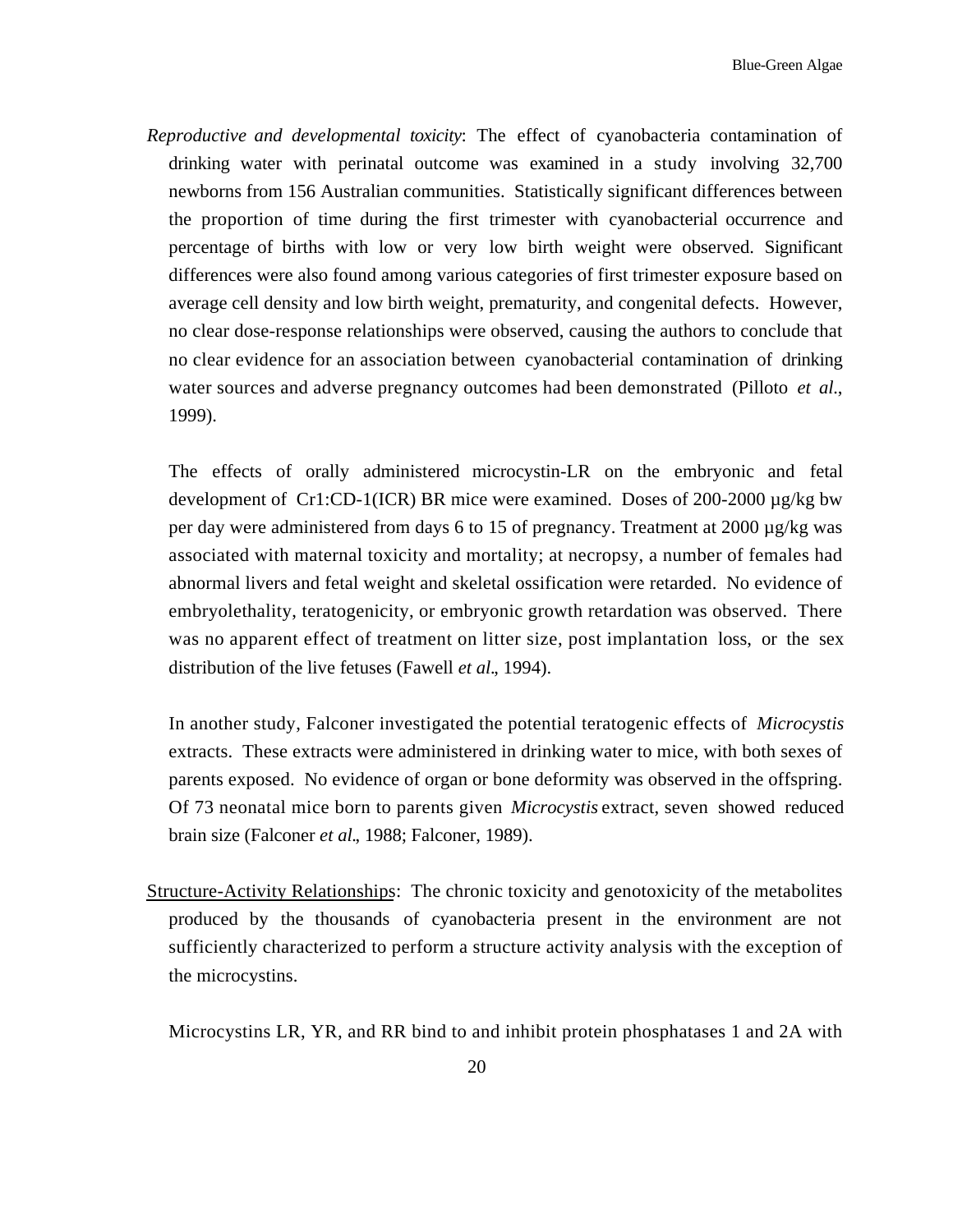the same potencies as okadaic acid,. The 4(E),6(E)geometry in the ADDA portion of the microcystin structure appears to be important in the interaction with protein phosphatases, and hence with predictions regarding tumor-promoting potential (Nishiwaki-Matsushima *et al.*, 1991).

Repeated topical applications of okadaic acid have promoted skin tumors on mice initiated with DMBA. Okadaic acid in drinking water also promoted glandular stomach tumors in rats initiated with *N-*methyl-*N*'-nitro-*N*-nitrosoguanidine. Likewise, repeated intraperitoneal injections of microcystin-LR and nodularin promoted rat liver tumors initiated with diethylnitrosamine (Fujiki & Suganuma, 1999; Nishiwaki-Matsushima *et al.*, 1992, Ohta *et al.*, 1994).

The key difference between tumor promoters of the okadaic acid class and those of the 12-*O*-tetradecanoylphorbol-13-acetate (TPA) class is that the former are potent inhibitors of protein phosphatases-1 and 2A, which dephosphorylate phosphoserine and phosphothreonine in proteins. However, the biochemical consequences of the okadaic acid class of tumor promoters are similar to those of TPA with regard to the accumulation of phosphoproteins: both induce signal transduction (Fujiki & Suganuma, 1999).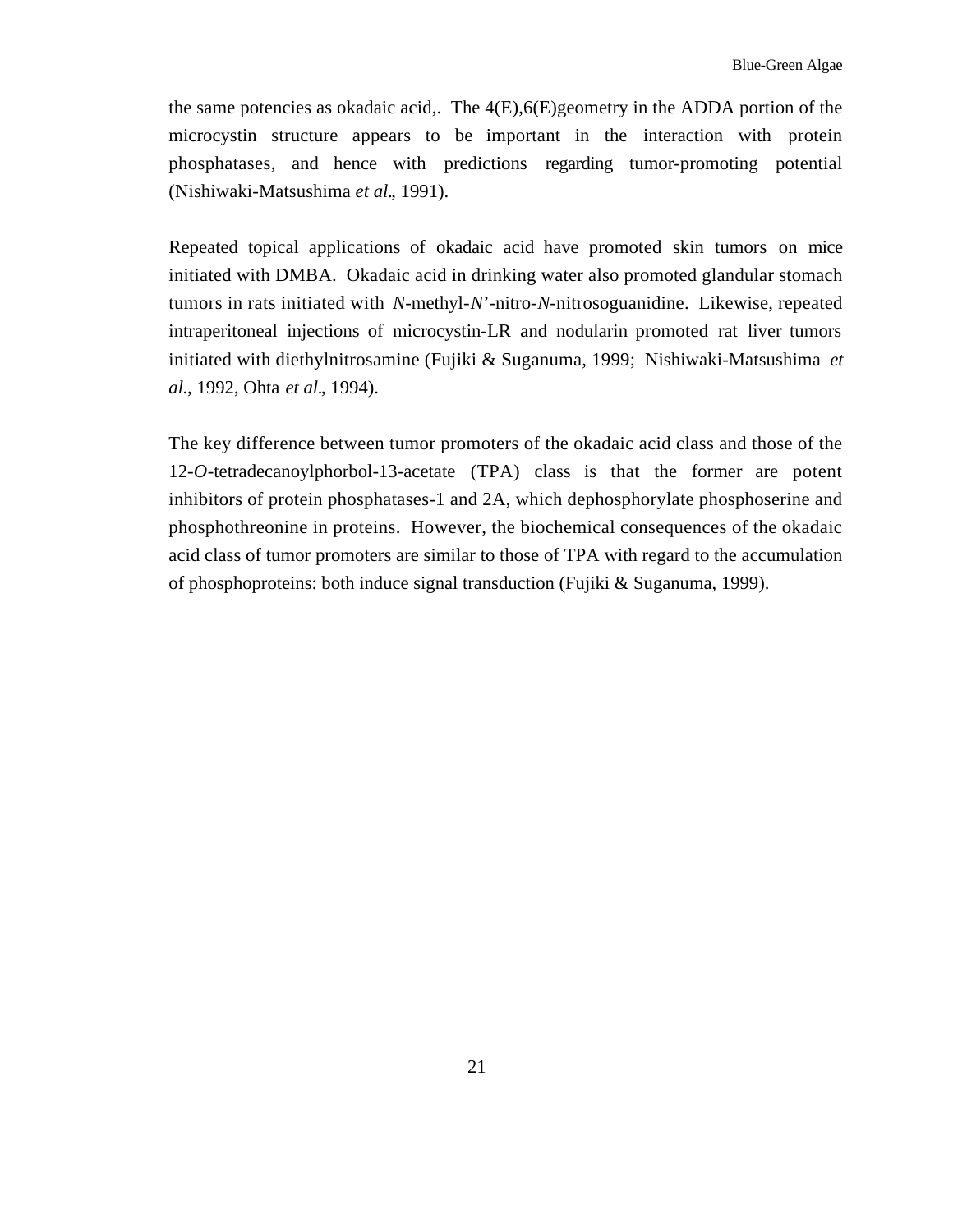#### **References**

Anon. (1999) New understanding of algae. *Environ. Health Perspect*., **107**(1), 3-4 [http://ehpnet1.niehs.nih.gov/docs/1999/107-1/forum.html]

Aune, T. & Berg, K. (1986) Use of freshly prepared rat hepatocytes to study toxicity of blooms of the blue-green algae *Microcystis aeruginosa* and *Oscillatoria agardhii*. *J. Toxicol. Env. Hlth*., **19**, 325-336

Bhattacharya, R., Lakshmana Rao, P.V., Bhaskar, A.S.B., Pant, S.C. & Dube, S.N. (1996) Liver slice culture for assessing hepatotoxicity of freshwater cyanobacteria. *Hum. Exp. Toxicol*., **15,**  105-110

Brooks, W.P. & Codd, G.A. (1987) Distribution of *Microcystis aeruginosa* peptide toxin and interactions with hepatic microsomes in mice. *Pharmacol. Toxicol*., **60**, 187-191

Byth, S. (1980) Palm Island mystery disease. *Med. J. Aust.*, **2**, 40-42 [cited in Falconer, 1994]

Carmichael, W.W. (1992) Cyanobacteria secondary metabolites - the cyanotoxins. *J. Appl. Bacteriol*., **72**, 445-459

Carmichael, W. (1995) Toxic *Microcystis* and the environment. In: Watanabe, M., Harada, K., Carmichael, W. & Fujiki, H., eds. *Toxic Microcystis*, CRC Press, Boca Raton, FL, 252 pp

Carmichael, W.W. & Falconer, I.R. (1993) Diseases related to freshwater blue-green algal toxins, and control measures. In: Falconer, I.R., ed. *Algal toxins in seafood and drinking water*, London, Academic Press, pp. 187-209

Cell Tech (1999) *Resources Information on Demand*. [http://www.celltech.com/fod/]

Ding, W-X., Shen, H-M., Zhu, H-G., Lee, B-L. & Ong, C-N. (1999) Genotoxicity of microcystic cyanobacteria extract of a water source in China. *Mutat. Res*., **442**(2), 69-77

Eat on Algae Network (1999) *Super Blue Green® Algae Your Cell Tech Connection*.[wysiwyg:// 4http://www.eatonalgae.com]

EPA (1998) *Drinking Water Contaminant Candidate List* (EPA 815-F-98-002). [http://www.epa/ gov/ogwdw000/ccl/cclfs.html]

Falconer, IR (1989) Effects on human health of some toxic cyanobacteria (blue-green algae) in reservoirs, lakes and rivers. *Toxicol. Assessment*, **4**, 175-184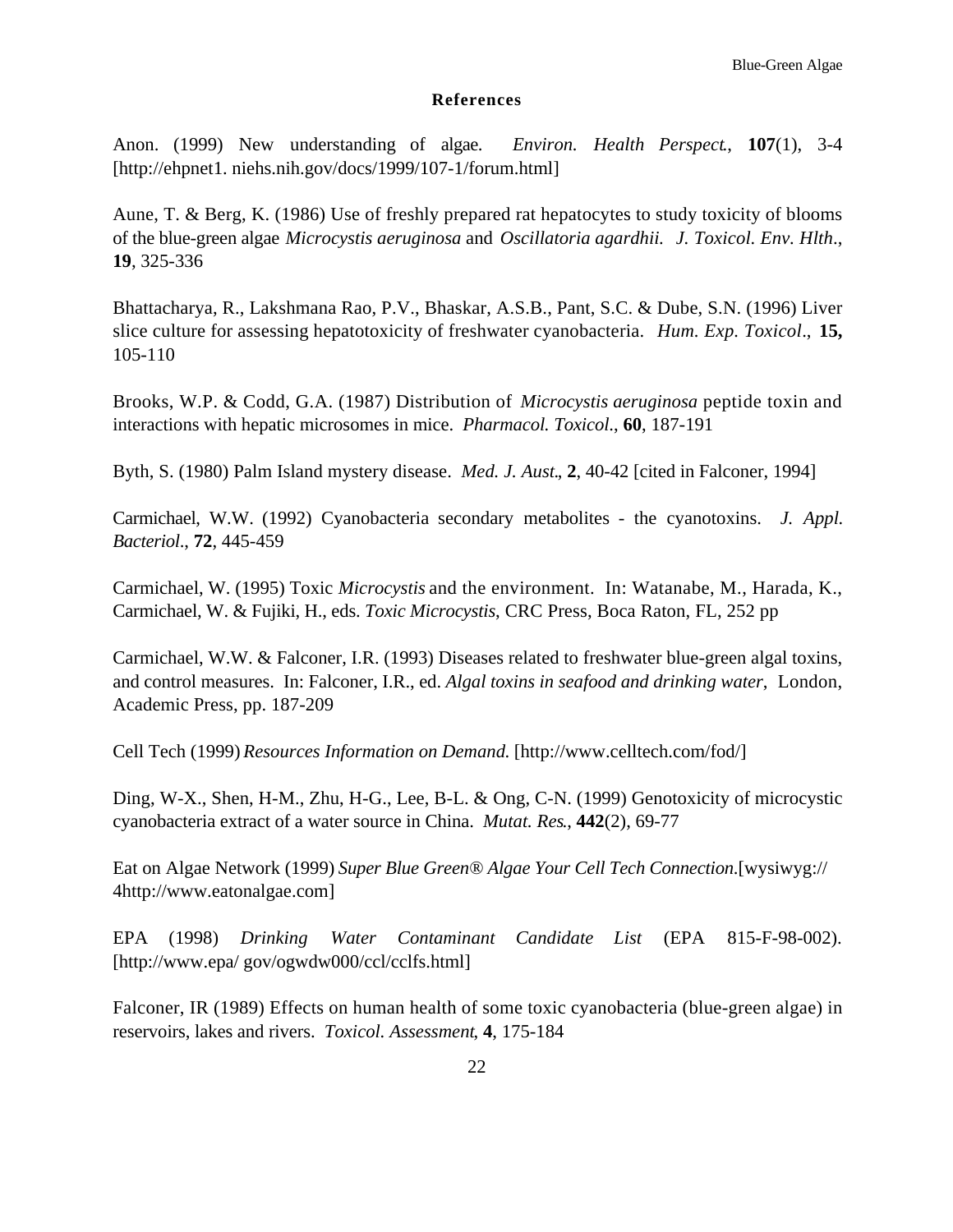Falconer, I.R. (1991) Tumor promotion and liver injury caused by oral consumption of cyanobacteria. *Environ. Toxicol. Water Qual.*, **6**, 177-184

Falconer, I.R. (1994) Health implications of cyanobacterial (blue-green algal) toxins. In: Steffensen, D.A. & Nicholson, B.C., eds., *Toxic Cyanobacteria: Current Status of Research and Management*, Salisbury, Australia, Australian Centre for Water Quality Research, pp. 61-65

Falconer, I.R. (1996) Potential impact on human health of toxic cyanobacteria. *Phycologia*, **35**(Supp. 6), 6-11

Falconer, I.R., Beresford, A.M.& Runnegar, M.T.C. (1983) Evidence of liver damage by toxin from a bloom of the blue-green alga, *Microcystis aeruginosa*. *Med. J. Aust*., **1**, 511-514 [cited in WHO, 1996].

Falconer I.R., Burch, M.D., Steffensen, D.A., Choice, M. & Coverdale, O.R. (1994) Toxicity of the blue-green alga (cyanobacterium) *Microcystis aeruginosa* in drinking water to growing pigs, as an animal model for human injury and risk assessment. *Environ. Toxicol. Water Qual.*, **9**, 131- 139

Falconer, I.R., Choice, A. & Hosia, W. (1992) Toxicity of edible mussels (*Mytilas edulis*) growing naturally in an estuary during a water bloom of the blue green algae *Nodularia spermigena. Environ. Toxicol. Water Qual*., **7**, 119-123

Falconer, I.R. & Humpage, A.R. (1996) Tumor promotion by cyanobacterial toxins. *Phycologia*, **35** (Supp. 6), 74-79

Falconer, I.R., Smith, J.V., Jackson, A.R.B., Jones, A. & Runnegar, M.T.C. (1988) Oral toxicity of a bloom of the cyanobacterium *Microcystis aeruginosa* administered to mice over periods up to1 year. *J. Toxicol. Env. Hlth.*, **24**, 291-305

Fawell J.K., Hart, J., James, H.A. & Parr, W. (1993) Blue-green algae and their toxins - analysis, toxicity, treatment and environmental control. *Water Supp.*, **11**(3/4) , 109-121

Fawell, J.K., James, C.P. & James, H.A. (1994) *Toxins from blue-green algae: toxicological assessment of microcystin-LR and a method for its determination in water*. Medmenham, Marlow, Bucks, Water Research Centre, pp. 1-46 [cited in Gupta, 1998]

Fawell, J.K., Mitchell, R.E., Everett. D.J. & Hill, R.E. (1999) The toxicity of cyanobacterial toxins in the mouse: I. Microcystin-LR, *Hum. Exp. Toxicol*., **18**(3), 162-167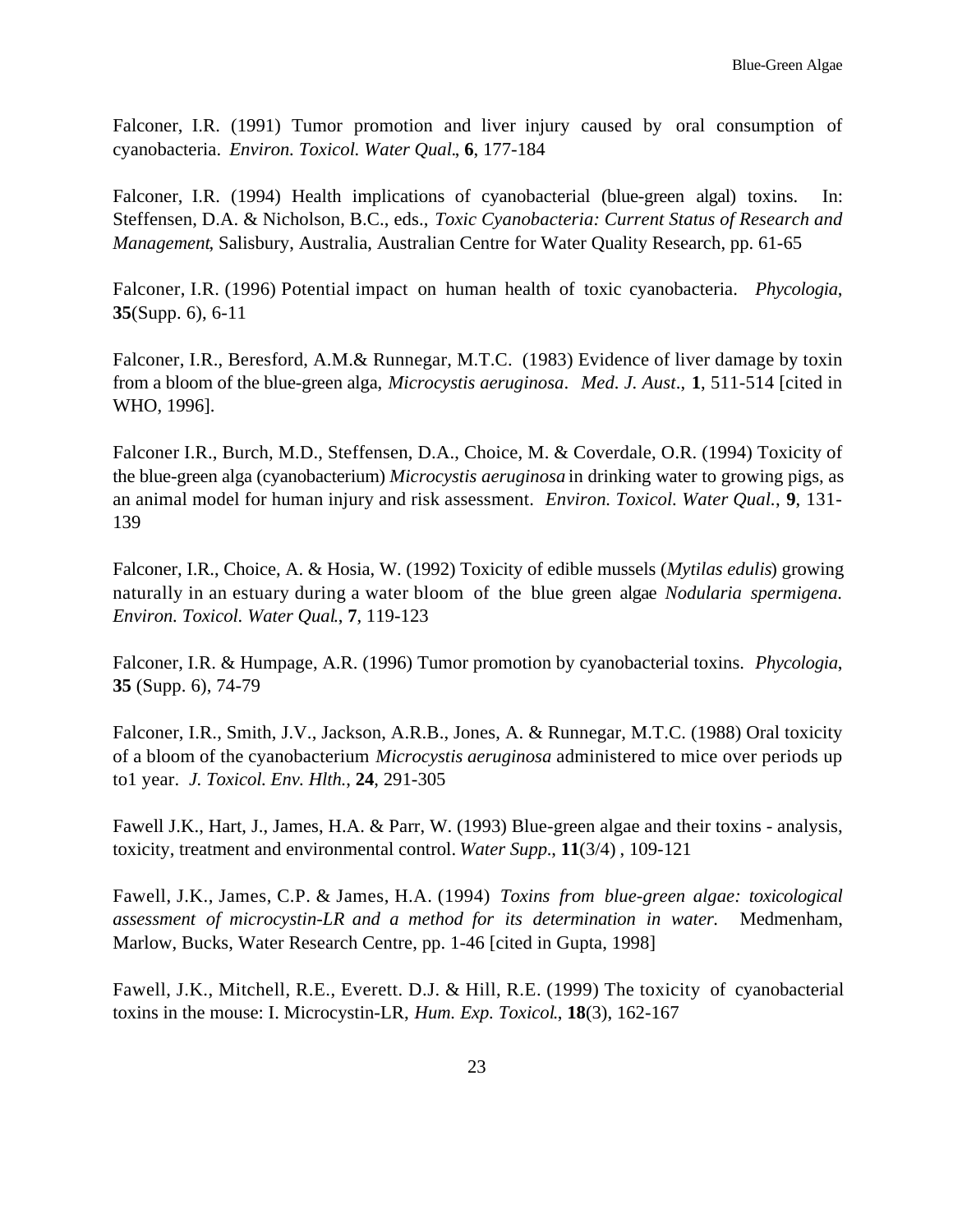FDA (1995) *Dietary Supplement Health and Education Act of 1994*. [http://vm.cfsan. fda.gov/~dms/dietsupp.html

FDA (1998) Search results for blue green algae. *The SN/AEMS Web Report.* [http://vm.cfsan. fda.gov/~tear/aems...QUERY=blue+green+algae&STYPE=EXACT]

Fisher Scientific (1999) Microcystin. *Catalogs*. [http://www.fishersci.com/catalogs]

Fujiki, H., Ikegami, K., Hakii, H., Suganuma, M., Yamaizumi, Z., Yamazato, K., Moore, R.E. & Sugimura, T. (1985) A blue-green alga from Okinawa contains aplysiatoxins, the third class of tumor promoters. *Jpn. J. Cancer Res. (Gann),* **76**(4), 257-259

Fujiki, H., Sueoka, E., Komori, A. & Suganuma, M. (1997) Tumor promotion and TNF-" gene expression by the okadaic acid class tumor promoters. *Environ. Carcinogen. & Ecotox. Revs.*, **C15**(1), 1-40

Fujiki, H. & Suganuma, M. (1999) Unique features of the okadaic acid activity class of tumor promotors. *J. Cancer Res. Clin. Oncol*., **125**(3/4), 150-155

Gilroy, D. (1998) *Fact Sheet: Hazards from Microcystis aeruginosa in Fresh Water*. [http://www. ohd.hr.state.or.us/cehs/esc/docs/mafact.htm]

Gupta, S. (1998) Cyanobacterial toxins: Microcystin-LR. In: *Guidelines for Drinking-water Quality*, *Addendum to vol. 2, Health Criteria and Other Supporting Information*, Geneva, World Health Organization, pp. 95-110

Hawkins, P.R., Runnegar, M.T.C., Jackson, A.R.B. & Falconer, I.R. (1985) Severe hepatotoxicity caused by the tropical cyanobacterium (blue-green alga) *Cylindrospermopsis raciborskii* (Woloszynska). *Appl. Environ. Microbiol*., **50**, 1292-1295

Health Canada (1999) *Information: Blue-green Algae*. [http://www.hc-sc.gc.ca/ english/ archives/warnings/9969ebk.htm]

Hitzfeld, B.C., Höger, S.J. & Dietrich, D.R. (2000) Cyanobacterial toxins: Removal during drinking water treatment, and human risk assessment. *Environ. Health Perspect*., **108** (1), 113- 122

Hooser, S.B.,Beasley, V.R., Basgall, E.J., Charmichael,W.W. & Haschek, W.M. (1990) Microcystin-LR-induced ultrastructural changes in rats. *Vet. Pathol*., **27**, 9-15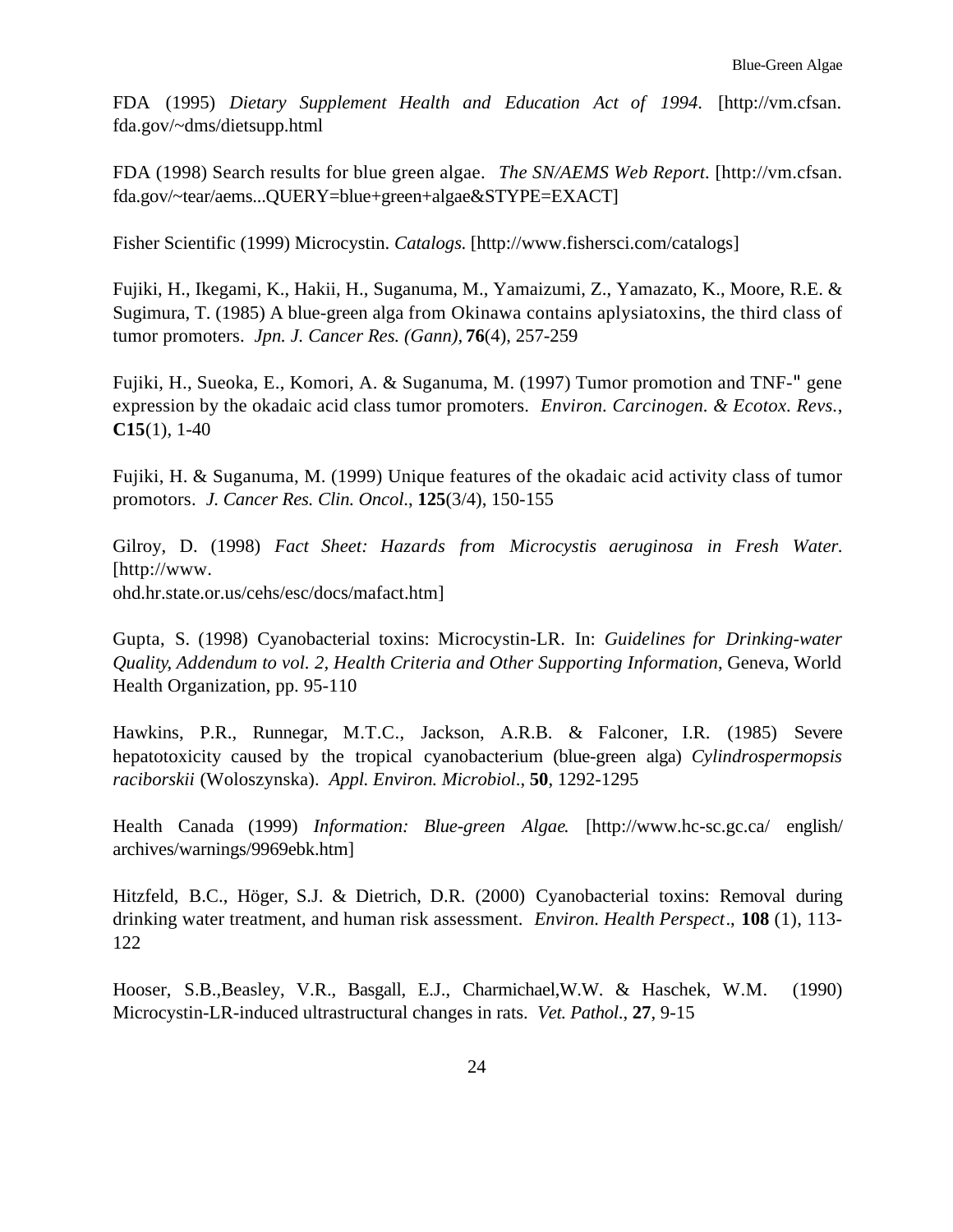Hrudey, S.E. (1994) Cyanobacterial toxin research, monitoring and regulation in Canada. In: Steffensen, D.A. & Nicholson, B.C., eds., *Toxic Cyanobacteria:- Current Status of Research and Management*, Salisbury, Australia, Australian Centre for Water Quality Research, pp 35-37

 an irreversible active site-directed inhibitor of acetylcholinesterase (EC 3.1.1.7). *J. Biochem.*  Hyde, E.G. & Carmichael, W.W. (1991) Anatoxin-a(s), a naturally occurring organophosphate, is *Toxicol.*, **6**(3), 195-201

Jochimsen**,** E.M., Carmichael, W.W., An, J., Cardo, D.M., Cookson, S.T., Holmes, C.E.M., de C. Antunes, M.B., de Melo Filho, D.A., Lyra, T.M., Barreto, V.S.T., Azevedo, S.M.F.O. & Jarvis, W.R. (1998). Liver failure and death following exposure to microcystins at a dialysis center in Brazil. *N. Engl. J. Med.*, **338**(13), 873-878

Kirpenko, Y.A., Sirenko, L.A. & Kirpenko, N.I. (1981) Some aspects concerning remote aftereffects of blue-green algae toxin impact on warm-blooded animals. In: Carmichael, W.W., ed., *The Water Environment -Algal Toxins and Health*, New York, NY, Plenum Press, 257-269 [cited in Falconer *et al.*, 1988].

Lahitova, N., Doupovcova, M., Zvonar, J., Chandroga, J. & Hocman, G. (1994) Antimutagenic properties of fresh-water blue-green algae. *Folia Microbiol.* (Prague), **39**(4), 301-303

Nishiwaki-Matsushima, R., Nishiwaki, S., Ohta, T., Yoshizawa, S. Suganuma, M., Harada, K., Watanabe, M.F. & Fujiki, H. (1991) Structure-function relationships of microcystins, liver tumor promoters, in interaction with protein phosphatase. *Jpn. J. Cancer Res*., **82**(9), 993-996

Nishiwaki-Matsushima, R., Ohta, T., Nishiwaki, S., Suganuma, M., Kohyama, K., Ishikawa, T., Carmichael, W.W. & Fujiki, H. (1992) Liver tumor promotion by the cyanobacterial cyclic peptide toxin microcystin-LR. *J. Cancer Res. Clin. Oncol.*, **118**(6), 420-424

Oregon Department of Agriculture (1997) *Keeping Blue Green Algae Safe for Consumers*. [http:// www.oda.state.or.us/Information/sow/Algae.html]

Pilotto, L.S., Kliewer, E.V., Davies, R.D., Burch, M.D. & Attewell, R.G. (1999) Cyanobacterial (blue-green algae) contamination in drinking water and perinatal outcomes. *Aust. N.Z. J. Public Health*, **23**(3), 154-158

Repavich, W.M., Sonzogni, W.C., Standridge, J.H., Wedepohl, R.E. & Meisner. L.F. (1990) Cyanobacteria (blue-green algae) in Wisconsin waters: Acute and chronic toxicity. *Water Res.*, **24**(2), 225-231

Rossha Enterprises, Inc. (1999) *Klamath Lake Algae Position Statement*. [http://www.rossha. com/position.html]